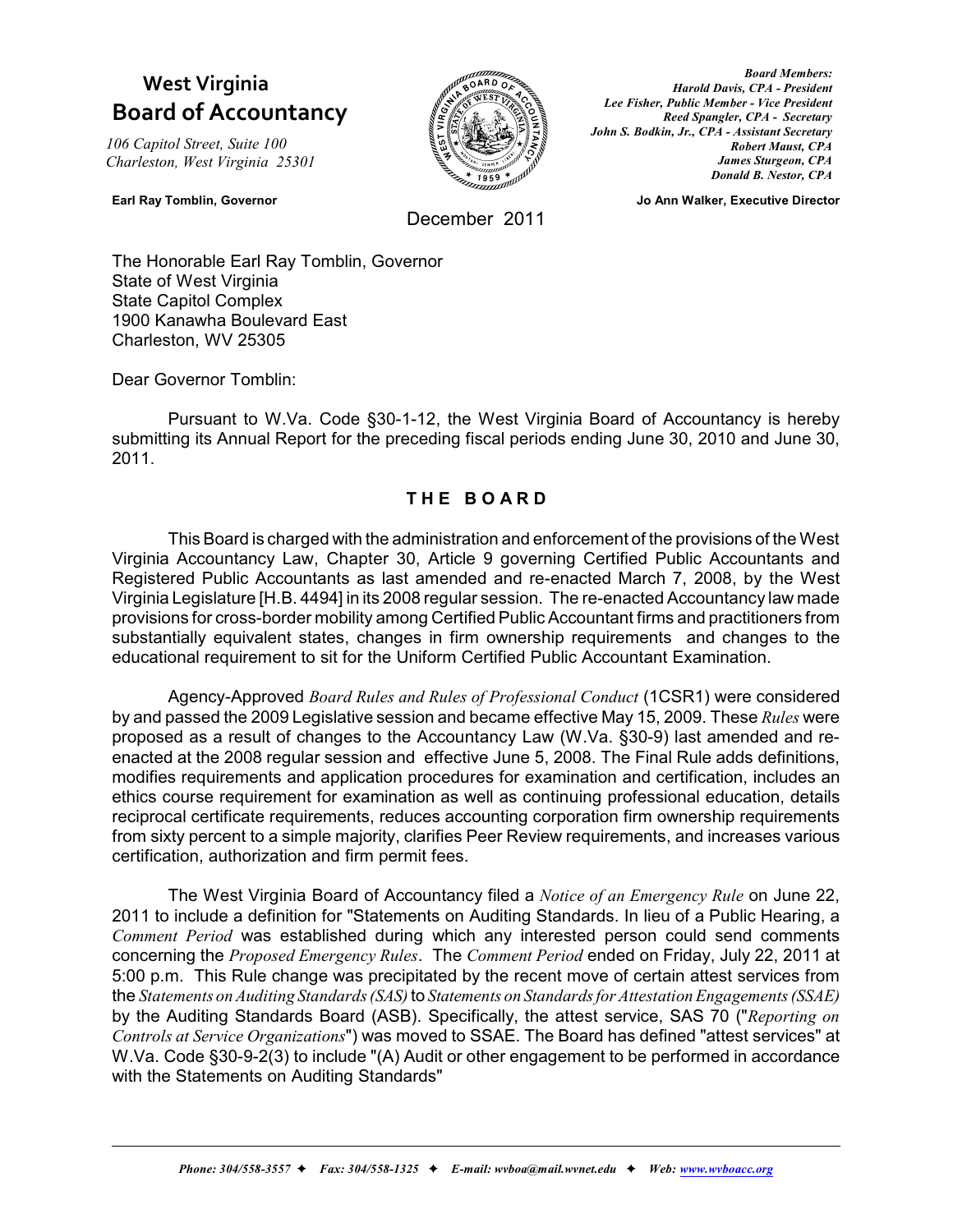## December 2011 Report to the Governor **Page 2** and Page 2

The Board, recognizing that these exclusions would pose substantial risk to the public, voted to adopt the following definition:

1-1-2. Definitions. 2.14. "Statements on Auditing Standards" means the standards as promulgated by the American Institute of Certified Public Accountants as they existed as of June 5, 2008, which includes SAS 70.

The entire legislature will consider this change during its regular session in 2012.

Upon recommendation by the Legislative Auditor in its 2006 Performance Review, the West Virginia Board of Accountancy was continued until July 1, 2017 per Senate Bill 171, House Bill 2423 and approval by Governor Manchin's signature on March 13, 2007.

The West Virginia Board of Accountancy consists of seven members, appointed for terms of three years by the Governor with the consent of the Senate. Five members must be Certified Public Accountants, one member must be a Public Accountant so long as twenty five or more public accountants are registered by the Board (if fewer than twenty five public accountants then the member may be either a public accountant or a certified public accountant), and one member must be a citizen member who is a resident of this State, who is not licensed under the provisions of this article and who also is not a bookkeeper, enrolled agent or a person who provides or offers to provide to the public any bookkeeping, tax preparation, financial advisory or insurance services.

The following persons have served as Members of the Board for the periods covered by this Report.

For the period beginning July 1, 2010 to June 30, 2011:

| <b>Board Member</b>                                     | City           | <b>Term Ending</b> | Appointed/Reappointed |            |  |  |  |
|---------------------------------------------------------|----------------|--------------------|-----------------------|------------|--|--|--|
| Harold Davis, CPA, President                            | Lenore, WV     | 6/30/2009          | Reappointed           | 12/18/2008 |  |  |  |
| Lee Fisher, Public Member - Vice Pres. Little Birch, WV |                | 6/30/2010          | Reappointed           | 12/18/2008 |  |  |  |
| Reed Spangler, CPA, Secretary                           | Charleston, WV | 6/30/2011          | Reappointed           | 12/18/2008 |  |  |  |
| John S. Bodkin, Jr., CPA, Assist. Sec. Wheeling, WV     |                | 6/30/2009          | Reappointed           | 12/18/2008 |  |  |  |
| Robert S. Maust, CPA                                    | Morgantown, WV | 6/30/2011          | Reappointed           | 12/18/2008 |  |  |  |
| Donald B. Nestor                                        | Buckhannon, WV | 6/30/2010          | Appointed             | 12/18/2008 |  |  |  |
| James Sturgeon, CPA,                                    | Charleston, WV | 6/30/2010          | Reappointed           | 12/18/2008 |  |  |  |

For this fiscal period, the Board met on the following dates to conduct its business and consider any complaints received: July 16, 2010, August 5, 2010 (teleconference), October 22, 2010, February 7, 2011, May 2, 2011, and June 27, 2011.

For the period beginning July 1, 2009 through June 30, 2010:

| <b>Board Member</b>                  | City             | <b>Term Ending</b> | Appointed/Reappointed |            |  |  |
|--------------------------------------|------------------|--------------------|-----------------------|------------|--|--|
| James Sturgeon, CPA, President       | Charleston, WV   | 6/30/2010          | Reappointed           | 12/18/2008 |  |  |
| Harold Davis, CPA, Vice-President    | Lenore, WV       | 6/30/2009          | Reappointed           | 12/18/2008 |  |  |
| Lee Fisher, Public Member, Secretary | Little Birch, WV | 6/30/2010          | Reappointed           | 12/18/2008 |  |  |
| John S. Bodkin, Jr., CPA             | Wheeling, WV     | 6/30/2009          | Reappointed           | 12/18/2008 |  |  |
| Robert S. Maust, CPA                 | Morgantown, WV   | 6/30/2011          | Reappointed           | 12/18/2008 |  |  |
| Reed Spangler, CPA,                  | Charleston, WV   | 6/30/2011          | Reappointed           | 12/18/2008 |  |  |
| Donald B. Nestor                     | Buckhannon, WV   | 6/30/2010          | Appointed             | 12/18/2008 |  |  |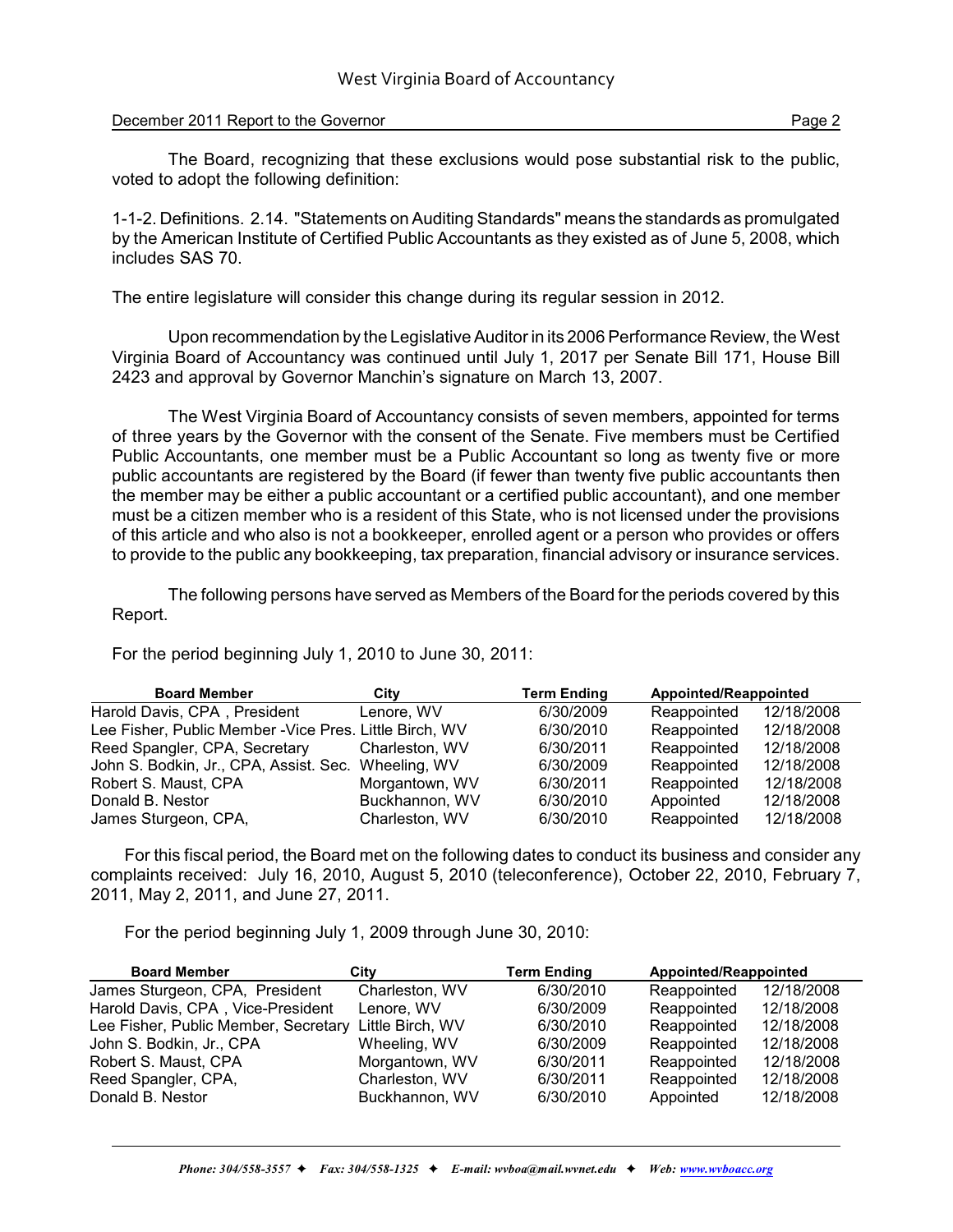December 2011 Report to the Governor **Page 3** and 2012 **Page 3** and 2012 **Page 3** and 2013

For this fiscal period, the Board met on the following dates to conduct its business and consider any complaints received: July 24, 2009, October 30, 2009, January 20, 2010 and April 30, 2010.

## **EXAMINATION FOR CERTIFICATE OF CERTIFIED PUBLIC ACCOUNTANT**

In April 2004, the Board implemented the computer-based American Institute of Certified Public Accountant (AICPA) examination given in four separate testing 'windows' throughout the year. Questions are prepared by the Board of Examiners and uniformly graded either electronically and/or by professional graders who do not know the identity of the candidates. Grading costs for the computer-based exam are paid by the candidate directly to the National Association of State Board of Accountancy (NASBA). Subjects covered by the uniform examination are Business Environment and Concepts (BEC), Auditing (AUD), Regulation (REG), and Financial Accounting & Reporting (FAR).

Candidates may sit for the required Test Sections individually and in any order and are required to attain a score greater than or equal to 75 in each examination subject before he or she will be declared to have passed the examination. Credit for any Test Sections passed are valid for eighteen months from the actual date the candidate sat for and passed that Test Section. The candidate must pass all four Test Sections of the Uniform CPA Examination within a rolling eighteen-month period, beginning on the date that the first Test Section passed is taken or the candidate will lose credit for any Test Sections passed outside the eighteen-month period.

## **APPLICATION FOR CPA LICENSE**

The Board has provided two avenues whereby an applicant may apply for a CPA license in West Virginia. Avenue one requires that an applicant for CPA license must have passed all parts of the Uniform AICPA examination and met the 150-hour education rule as well as a one-year experience requirement. Avenue two allows CPAs who have met these requirements in another state to apply for a Reciprocal Certificate in West Virginia. All West Virginia CPAs must meet an annual Continuing Professional Education (CPE) requirement to maintain their license. Annual renewal of the CPA certificate is required to continue using the CPA designation.

## **APPLICATION FOR FIRM PERMIT**

In order a for West Virginia business to practice public accounting, the firm must first apply for a Firm Permit. Firms may organize as a proprietorship, partnership, accounting corporation, professional limited liability company, or a limited liability partnership whose characteristics conform with Board rules. Accounting corporations and professional limited liability companies must first file an AC or PLLC application and be approved by the Board before making application to the Secretary of State's Business Division. Annual renewal of the Firm Permit is required to continue practicing as a firm.

## **APPLICATION FOR AUTHORIZATION TO PERFORM ATTEST/COMPILATION SERVICES**

Individual CPAs and firms who provide attest and compilation services to the public must first apply for an Authorization to do so. Before approval, the firm or individual must show verification that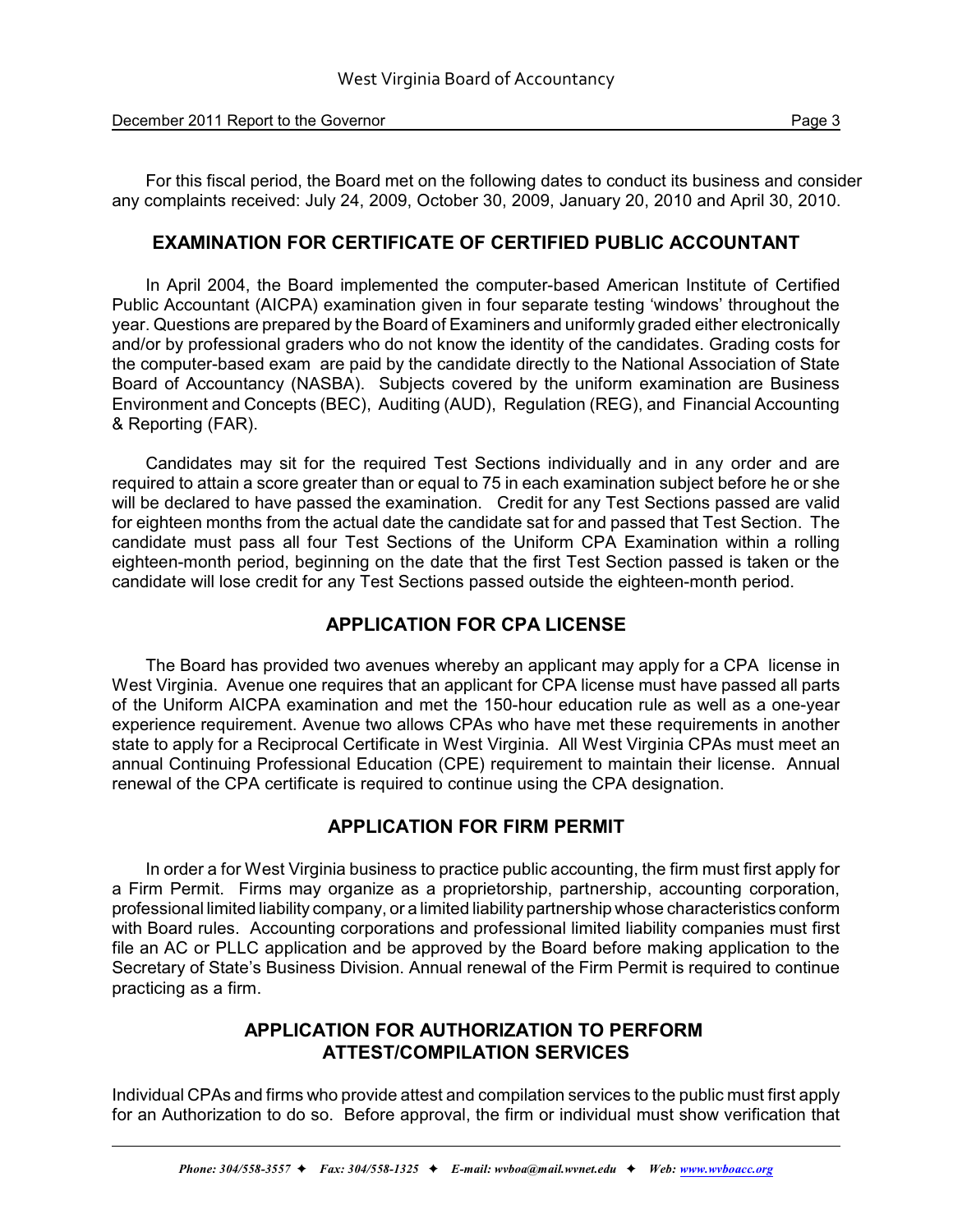## West Virginia Board of Accountancy

#### December 2011 Report to the Governor

Page 4

he/she is enrolled in a Peer Review Program approved by the Board. Annual renewal is required to continue providing these services.

## **REVENUE AND DISBURSEMENT FUND**

The Accountancy Law requires all fees and other moneys, except administrative fines, received by the Board to be deposited in a Special Revenue Fund at the Office of the West Virginia State Treasurer and the expenses of the Board office are disbursed from and charged to this Fund. Schedules of these receipts and disbursements for the fiscal years ended June 30, 2010 and June 30, 2011 are included in the report and marked Exhibit "A". The West Virginia Board of Accountancy underwent a legislative post audit of the collection and deposit of revenues for the period July 1, 2006 through June 30, 2008. The audit was conducted in accordance with auditing standards generally accepted in the United States and Government Auditing Standards issued by the U.S. Comptroller General. The only exception noted was the failure to make timely deposits as required by Chapter 12, Article 2, Section 2 of the West Virginia Code, as amended. The Board has agreed to fully comply with the above-referenced section of the Code.

Other Exhibits included in this report for licensure/examination activities performed by the Board of Accountancy for the periods ending June 30, 2010 and June 30, 2011 are:

- Exhibit "B" New Certificates of Certified Public Accountants
- Exhibit "C" CPA Examination Statistics
- Exhibit "D" Licensure and Complaint Statistics
- Exhibit "E" New Firm Permits, Accounting Corporations and PLLCs
- Exhibit "F"- New Firm and Individual Practitioner Authorizations to Perform Attest & Compilation Services
- Exhibit "G" Licensees by county of practice

Respectfully submitted,

Harold B. Davis, CPA, President

oed Spancler

Reed Spangler, CPA, Secretary

xc: Legislative Librarian (Electronically via internet uploadl) West Virginia Secretary of State (paper copy and 1 CD) WV Archives (Paper copy and 1 CD)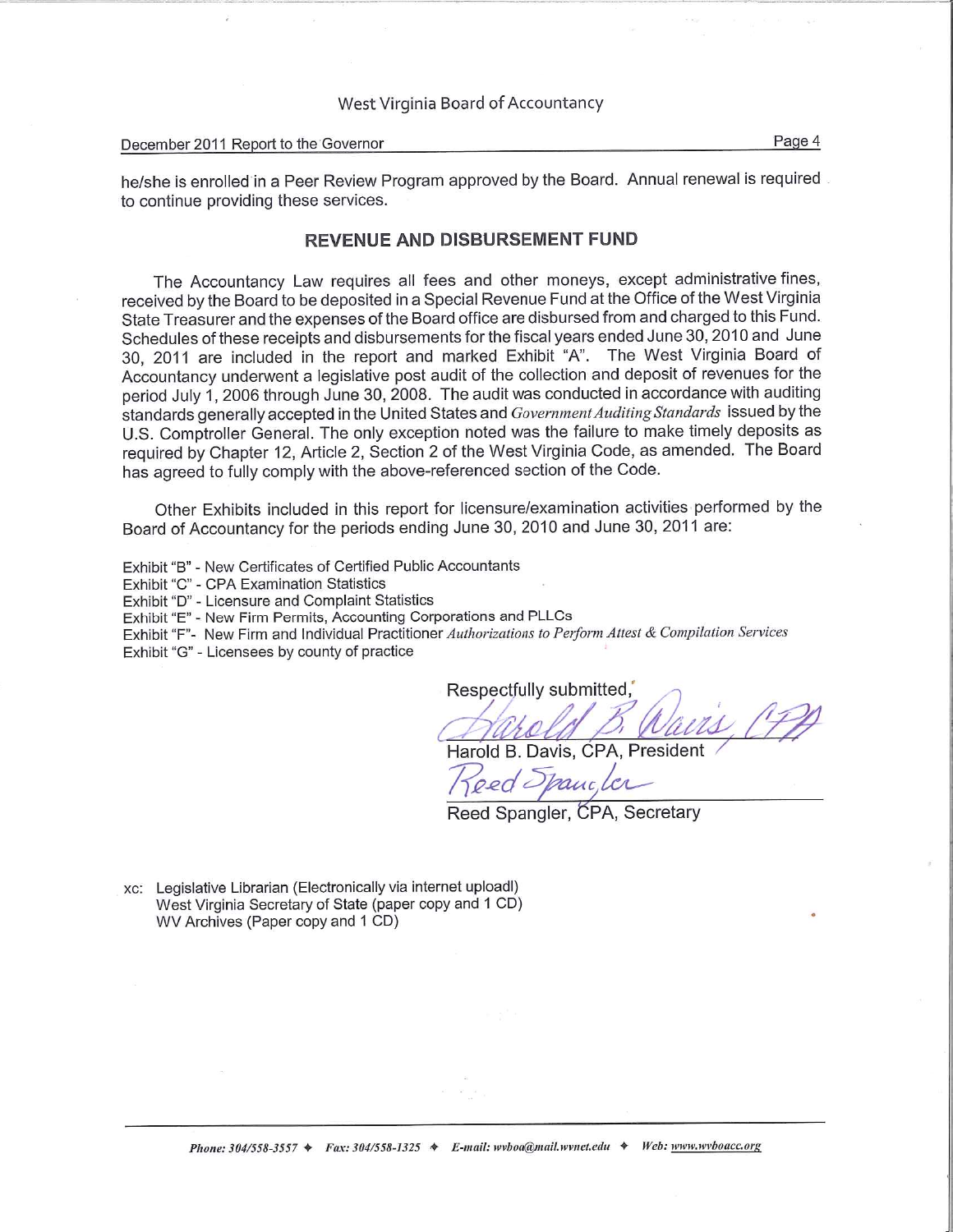## **Summary of Receipts & Expenditure July 1, 2010 - June 30, 2011**

Renewals/Activations/Inactives 163,005.00 31,745.00

#### **Balance July 1, 2010** 423,785.51

| Receipts: |                                    |
|-----------|------------------------------------|
|           | Renewals/Activations/Inactives     |
|           | Firm Permits and AC/PLLC Approvals |
|           | Firm & Individual Authorizations   |
|           |                                    |

| Firm & Individual Authorizations     | 47,580.00 |
|--------------------------------------|-----------|
| Reinstatements                       | 11,355.00 |
| New Licensee Certificates            | 7.280.00  |
| <b>Reciprocal Certificates</b>       | 3,800.00  |
| Exam Fees                            | 49.100.00 |
| <b>CPE Late &amp; Extension Fees</b> | 21.955.00 |
| Late Fees                            | 23,500.00 |
| Disciplinary                         | 2,371.58  |
| Other                                | 3,600.00  |
|                                      |           |

#### **Total Receipts for 7/1/2010 to 6/30/2011** 365,291.58

#### **Total Receipts & Balance Forward**

#### **Disbursements**

| 001 | <b>Personal Services</b>                           | 149,994.89 |
|-----|----------------------------------------------------|------------|
| 002 | Board Member Per Diem                              | 8,850.00   |
| 004 | Increment                                          | 4,740.00   |
| 010 | Administrative Expense Fees                        | 1,060.00   |
| 011 | Matching S.S. Funds                                | 12,350.89  |
| 012 | Matching Public Employee Insurance Funds           | 9,235.80   |
| 014 | <b>Workers Compensation Funds</b>                  | 615.00     |
| 016 | WV Public Employment Retirmement Funds             | 18,700.47  |
| 020 | Office Expense (supplies)                          | 3,397.07   |
| 021 | Printing                                           | 1,203.99   |
| 022 | Rent                                               | 30,250.00  |
| 024 | Telephone                                          | 2,888.37   |
| 025 | Professional Contracts (AICPA, K.S., A.G.)         | 11,461.00  |
| 026 | Travel                                             | 3,515.95   |
| 027 | IS&C                                               | 10,881.66  |
| 030 | Rental (Office equipment)                          | 187.50     |
| 031 | <b>Association Dues</b>                            | 4,240.00   |
| 032 | Fire/Auto/Bond and Other Insurance                 | 2,180.00   |
| 038 | <b>Maintenance Contracts</b>                       | 7,816.98   |
| 051 | <b>Miscellaneous</b>                               | 1,473.42   |
| 052 | Training & Development                             | 268.00     |
| 053 | Postage                                            | 11,384.48  |
| 054 | <b>Computer Expense</b>                            | 364.70     |
| 058 | Miscellaneous Equipment Purchase                   | 533.15     |
| 061 | <b>Equipment Repair</b>                            | 163.00     |
| 080 | Payment of Taxes                                   | 149.44     |
| 089 | <b>Bank Costs</b>                                  | 6,836.02   |
| 096 | Other Interests & Penalties                        | 1.33       |
| 110 | <b>Public Employees Insurance Reserve Transfer</b> | 1,444.00   |
| 160 | <b>Retirement Health Benefit Trust</b>             | 5,796.00   |

#### **Total Disbursements 7/1/2010 to 6/30/2011** 311,983.11

#### **Balance Forward July 1, 2011** 477,093.98

Balance incudes license fees collected for next period beginning 7/1/2011-6/30/2012 deposited in Treasury of State of West Virginia.

S:\Office\AnnRpt\December 2011 Report\Summary of Receipts and Expenditures.xls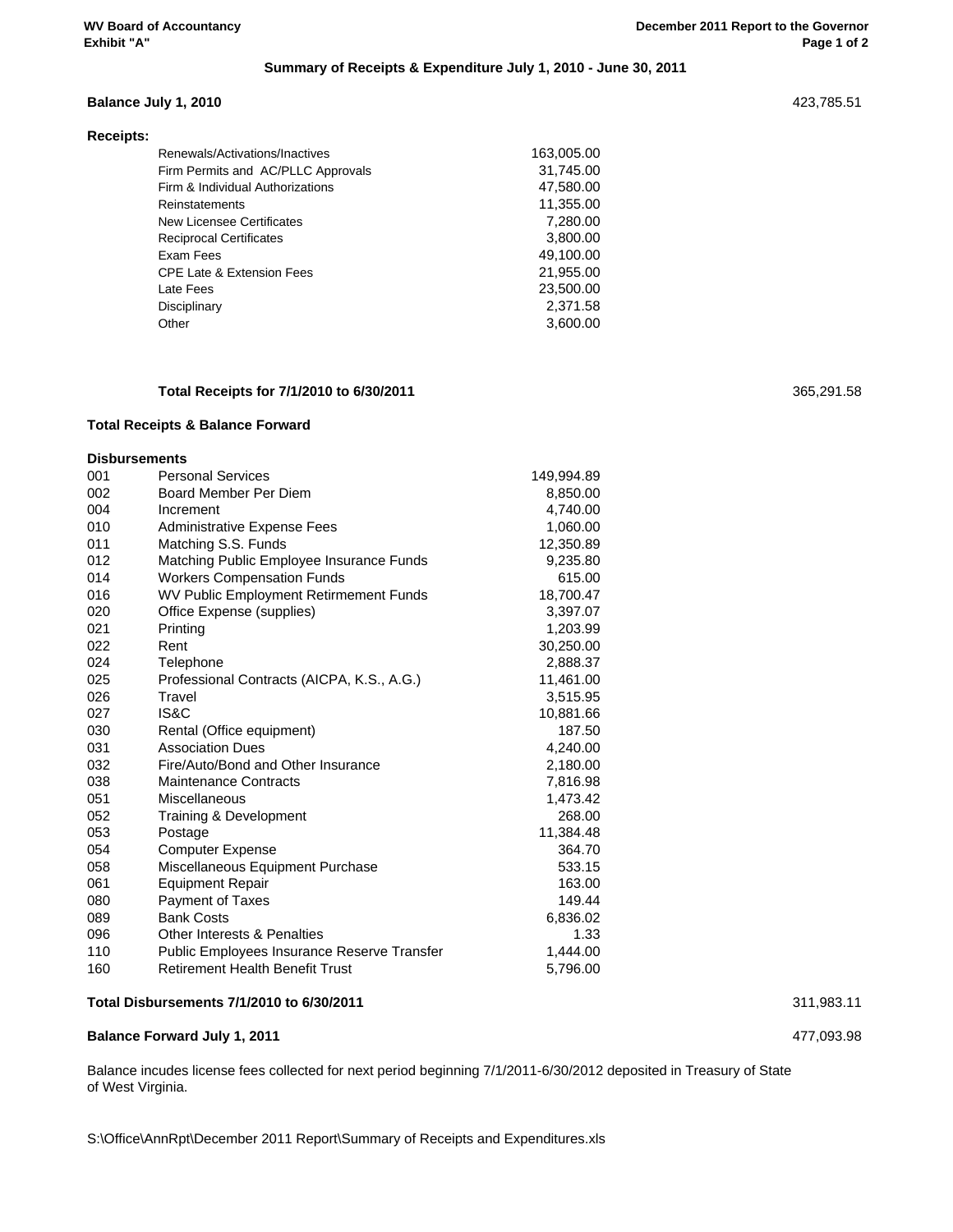#### **Summary of Receipts & Expenditure July 1, 2009 - June 30, 2010**

#### **Balance July 1, 2009** 345,250.67

| <b>Receipts:</b> |                                                                                             |            |
|------------------|---------------------------------------------------------------------------------------------|------------|
|                  | Renewals/Activations/Inactives                                                              | 202,177.20 |
|                  | Firm Permits and AC/PLLC Approvals                                                          | 60,500.00  |
|                  | Firm & Individual Authorizations                                                            | 27,350.00  |
|                  | Reinstatements                                                                              | 10,325.00  |
|                  | New Licensee Certificates                                                                   | 8,475.00   |
|                  | <b>Reciprocal Certificates</b>                                                              | 2,800.00   |
|                  | Exam Fees                                                                                   | 52,210.00  |
|                  | <b>CPE Late &amp; Extension Fees</b>                                                        | 24,475.00  |
|                  | Late Fees                                                                                   | 11,255.00  |
|                  | Disciplinary                                                                                | 0.00       |
|                  | Other                                                                                       | 3,465.00   |
|                  | Other = fee credits, transfer of exam score credits,<br>verifications, lists, miscellaneous |            |

#### **Total Receipts for 7/1/2009 to 6/30/2010** 403,032.20

#### **Total Receipts & Balance Forward** 748,282.87

## **Disbursements**

| 001 | <b>Personal Services</b>                    | 146,631.63 |
|-----|---------------------------------------------|------------|
| 002 | Board Member Per Diem                       | 6,600.00   |
| 004 | Increment                                   | 4,560.00   |
| 010 | Administrative Expense Fees                 | 800.00     |
| 011 | Matching S.S. Funds                         | 11,866.90  |
| 012 | Matching Public Employee Insurance Funds    | 9,399.99   |
| 014 | <b>Workers Compensation Funds</b>           | 562.00     |
| 016 | WV Public Employment Retirmement Funds      | 15,975.98  |
| 020 | Office Expense (supplies)                   | 3,022.82   |
| 021 | Printing                                    | 1,031.41   |
| 022 | Rent                                        | 33,000.00  |
| 024 | Telephone                                   | 3,090.63   |
| 025 | Professional Contracts (AICPA, K.S., A.G.)  | 13,834.30  |
| 026 | Travel                                      | 8,243.80   |
| 027 | IS&C                                        | 5,111.70   |
| 030 | Rental (Office equipment)                   | 0.00       |
| 031 | <b>Association Dues</b>                     | 4,240.00   |
| 032 | Fire/Auto/Bond and Other Insurance          | 2,924.00   |
| 038 | <b>Maintenance Contracts</b>                | 7,029.22   |
| 051 | Miscellaneous                               | 39.20      |
| 052 | Training & Development                      | 549.00     |
| 053 | Postage                                     | 11,895.27  |
| 054 | <b>Computer Expense</b>                     | 449.30     |
| 058 | Miscellaneous Equipment Purchase            | 1,634.41   |
| 061 | <b>Equipment Repair</b>                     | 60.00      |
| 077 | <b>Books &amp; Periodicals</b>              | 29.95      |
| 089 | <b>Bank Costs</b>                           | 11.70      |
| 096 | <b>Other Interests &amp; Penalties</b>      | 0.00       |
| 110 | Public Employees Insurance Reserve Transfer | 1,382.00   |
| 160 | <b>Retirement Health Benefit Trust</b>      | 30,522.15  |

#### **Total Disbursements 7/1/2009 to 6/30/2010** 324,497.36

#### **Balance Forward July 1, 2010 423,785.51**

Balance incudes license fees collected for next period beginning 7/1/2010-6/30/2011 deposited in Treasury of State of West Virginia.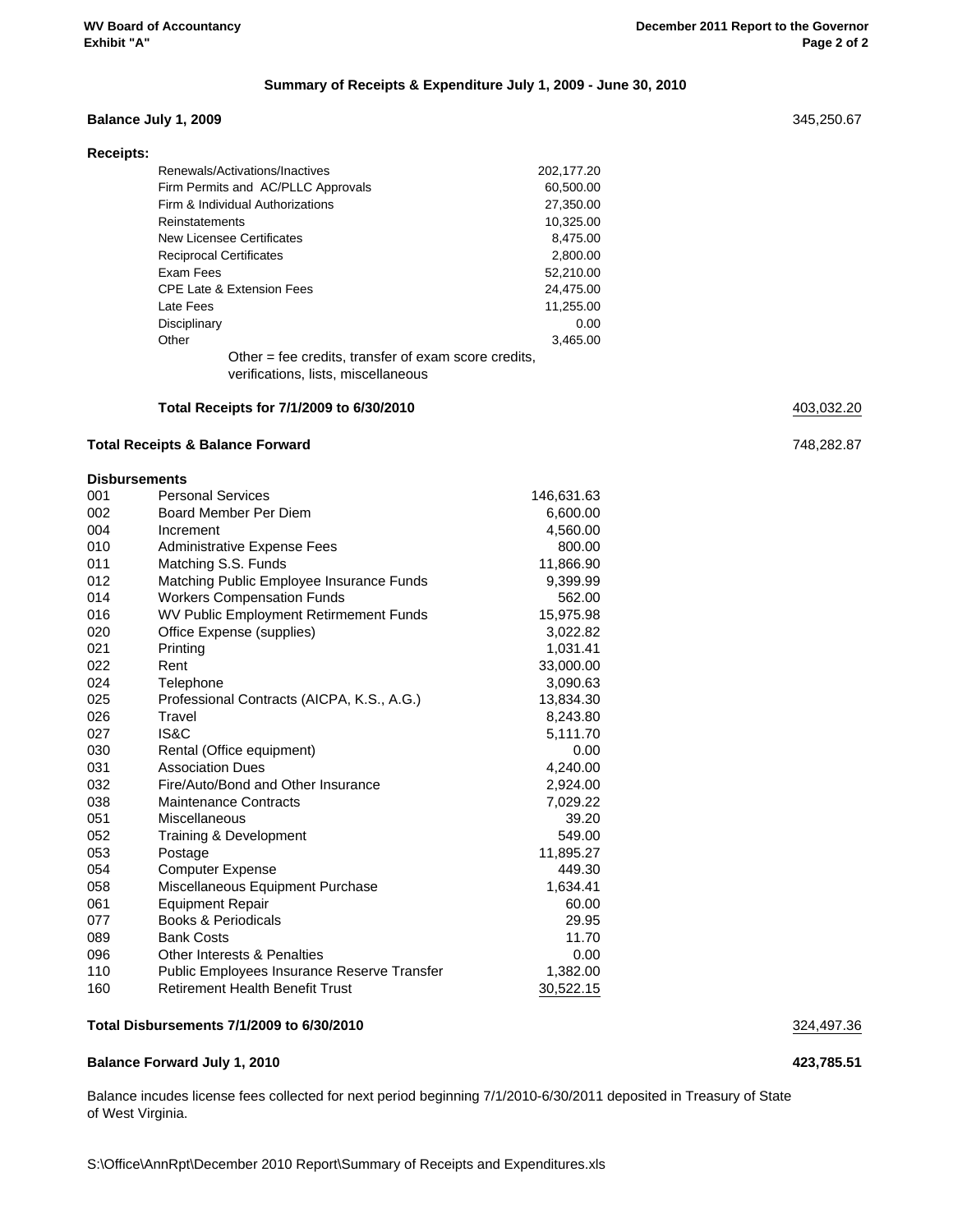#### **Certificates Issued July 1, 2010 to June 30, 2011**

|                |                      | License No. Reciprocal State | <b>Cert Date</b> | <b>Last Name</b>   | <b>First Name</b> | Middle Name Suffix City |    |                        | <b>State</b>   |
|----------------|----------------------|------------------------------|------------------|--------------------|-------------------|-------------------------|----|------------------------|----------------|
| $\mathbf{1}$   | WV004833             | VA                           | 07/01/10         | <b>DESTRO</b>      | <b>VIRGINIA</b>   | <b>EILEEN</b>           |    | CHARLESTON             | WV             |
| $\overline{c}$ | WV004834             | OH                           | 07/01/10         | KU                 | SANGHEE           |                         |    | <b>NITRO</b>           | <b>WV</b>      |
| 3              | WV004835             | SC                           | 07/01/10         | <b>FISHER</b>      | <b>JENNIFER</b>   | <b>NICOLE</b>           |    | <b>ST ALBANS</b>       | <b>WV</b>      |
| 4              | WV004836             |                              | 07/01/10         | <b>RAMEY</b>       | <b>MICHAEL</b>    | LEE                     |    | <b>IRONTON</b>         | OH             |
| 5              | WV004837             |                              | 07/01/10         | <b>SHAW</b>        | <b>JAMIE</b>      | <b>LYNN</b>             |    | <b>WEIRTON</b>         | <b>WV</b>      |
| 6              | WV004838             |                              | 07/01/10         | <b>WELCH</b>       | RENEDA            | <b>LYNN</b>             |    | <b>HAMLIN</b>          | WV             |
| $\overline{7}$ | WV004839             |                              | 07/01/10         | <b>DEADRICK</b>    | AMBER             | <b>NICOLE</b>           |    | <b>KETTERING</b>       | OH             |
|                | WV004840             |                              | 07/01/10         | REED               | LAURA             | <b>ANN</b>              |    | <b>DURHAM</b>          | <b>NC</b>      |
| 8              |                      |                              | 07/01/10         | <b>JOHNSON</b>     |                   |                         |    |                        | <b>WV</b>      |
| 9              | WV004841             |                              |                  |                    | <b>JEREMY</b>     | <b>ROBERT</b>           |    | <b>MORGANTOWN</b>      |                |
| 10             | WV004842             | <b>MD</b>                    | 07/01/10         | <b>ELAM</b>        | <b>TAMARA</b>     | <b>DIAN</b>             |    | <b>BOOMER</b>          | WV             |
| 11             | WV004843             |                              | 07/01/10         | <b>BRIDGETTE</b>   | <b>TYLER</b>      | LEE                     |    | <b>SISSONVILLE</b>     | <b>WV</b>      |
| 12             | WV004844             |                              | 07/01/10         | <b>FORREST</b>     | CRYSTAL           | A                       |    | <b>CHARLESTON</b>      | <b>WV</b>      |
| 13             | WV004845             |                              | 07/01/10         | <b>MILLS</b>       | <b>BRICE</b>      | J                       |    | <b>WHEELING</b>        | <b>WV</b>      |
| 14             | WV004846             |                              | 07/01/10         | HERNANDEZ          | <b>CLAUDIA</b>    | <b>CAROLINA</b>         |    | LYNNFIELD              | MA             |
| 15             | WV004847             | <b>MD</b>                    | 07/01/10         | <b>FLACH</b>       | <b>ARTHUR</b>     | <b>EVAN</b>             |    | ELLICOTT CITY          | <b>MD</b>      |
| 16             | WV004848             |                              | 07/15/10         | <b>ELLIOTT</b>     | <b>REBECCA</b>    | <b>JO</b>               |    | PITTSBURGH             | PA             |
| 17             | WV004849             |                              | 07/15/10         | <b>HARMON</b>      | <b>STEVEN</b>     | <b>MATTHEW</b>          |    | <b>NITRO</b>           | WV             |
| 18             | WV004850             |                              | 07/15/10         | <b>JOHNSTON</b>    | <b>KAREN</b>      | M                       |    | <b>PICKERINGTON</b>    | OH             |
| 19             | WV004851             |                              | 07/15/10         | <b>NUCE</b>        | PHILLIP           | <b>JUSTIN</b>           |    | <b>MORGANTOWN</b>      | <b>WV</b>      |
| 20             | WV004852             |                              | 07/15/10         | <b>HASTINGS</b>    | DANIEL            | <b>MARK</b>             |    | <b>BRIDGEPORT</b>      | WV             |
| 21             | WV004853             |                              | 07/15/10         | <b>MORRIS</b>      | <b>CHARLES</b>    | <b>MATTHEW</b>          |    | <b>HUNTINGTON</b>      | <b>WV</b>      |
| 22             | WV004854             |                              | 07/15/10         | <b>THAYER</b>      | <b>ANN</b>        | LOUISE                  |    | WILLIAMSTOWN           | WV             |
| 23             | WV004855             |                              | 07/21/10         | <b>CLAY</b>        | <b>SHANA</b>      | <b>DAWN</b>             |    | <b>CHARLESTON</b>      | <b>WV</b>      |
| 24             | WV004856             |                              | 07/27/10         | <b>EWING</b>       | <b>KAREN</b>      | <b>ELLEN</b>            |    | <b>SCOTT DEPOT</b>     | <b>WV</b>      |
| 25             | WV004857             | VA                           | 07/27/10         | <b>ERSKINE</b>     | ADAM              | LEWIS                   |    | RONCEVERTE             | <b>WV</b>      |
| 26             | WV004858             | PA                           | 07/27/10         | SATTERFIELD        | <b>JUSTIN</b>     | <b>JEFFREY</b>          |    | <b>FAIRMONT</b>        | <b>WV</b>      |
| 27             | WV004859             |                              | 07/27/10         | <b>JIVIDEN</b>     | NATHANIEL         |                         |    | <b>DUNBAR</b>          | <b>WV</b>      |
| 28             | WV004860             |                              | 08/25/10         | <b>HARRIS</b>      | <b>MELISSA</b>    | ANN                     |    | <b>HARPERS FERRY</b>   | <b>WV</b>      |
| 29             | WV004861             |                              | 08/13/10         | CALLEN             | CHAD              | <b>THOMAS</b>           |    | <b>MORGANTOWN</b>      | <b>WV</b>      |
| 30             | WV004862             | TX                           | 09/09/10         | <b>GEDIES</b>      | <b>LUCILLE</b>    | P                       |    | <b>WAYNE</b>           | <b>WV</b>      |
| 31             | WV004863             |                              | 08/13/10         | <b>BICKER</b>      | <b>ROBERT</b>     | W                       |    | <b>OTTAWA</b>          | <b>ONTARIO</b> |
| 32             | WV004864             |                              | 08/13/10         | <b>KEENAN</b>      | <b>KAITLIN</b>    | <b>STONE</b>            |    | <b>HUNTINGTON</b>      | <b>WV</b>      |
| 33             | WV004865             | LA                           | 10/12/10         | <b>APOSTOLOU</b>   | <b>NICHOLAS</b>   | <b>GEORGE</b>           |    | <b>MORGANTOWN</b>      | <b>WV</b>      |
| 34             | WV004866             |                              | 09/09/10         | <b>SHIRKEY</b>     | AMBER             | <b>LYNN</b>             |    | <b>ST ALBANS</b>       | <b>WV</b>      |
|                | WV004867             | MI                           | 09/09/10         | <b>BOLLINGER</b>   | <b>ANN</b>        | MARIE                   |    | <b>SO CHARLESTON</b>   | <b>WV</b>      |
| 35             |                      | <b>MD</b>                    | 09/13/10         | <b>SNYDER</b>      | <b>MELISSA</b>    | <b>GRACE ANN</b>        |    | <b>FAIRMONT</b>        | <b>WV</b>      |
| 36             | WV004868             |                              | 09/17/10         | <b>GILLESPIE</b>   | <b>JARED</b>      | <b>MONROE</b>           |    | <b>HAMLIN</b>          | <b>WV</b>      |
| 37             | WV004869<br>WV004870 | PA                           | 09/17/10         | LEYA               | <b>SCOTT</b>      | Κ                       |    | <b>JEFFERSON HILLS</b> | PA             |
| 38             |                      | VA                           | 10/22/10         | <b>WRIGHT</b>      | <b>SAMSON</b>     | <b>JAMES</b>            |    | <b>MARTINSBURG</b>     | WV             |
| 39             | WV004871             |                              |                  |                    | <b>SCOTT</b>      | <b>DOLAN</b>            |    |                        |                |
| 40             | WV004872             |                              | 10/12/10         | <b>BARBER</b>      |                   |                         |    | <b>CHARLESTON</b>      | WV             |
| 41             | WV004873             |                              | 10/12/10         | COWAN              | ZACHARY           | <b>CLARK</b>            |    | <b>HURRICANE</b>       | WV             |
| 42             | WV004874             |                              | 10/12/10         | <b>KENNEDY</b>     | ADAM              | Κ                       |    | PARKERSBURG            | <b>WV</b>      |
| 43             | WV004875             |                              | 10/12/10         | <b>WHITE</b>       | <b>NATHAN</b>     | <b>SEAN</b>             |    | <b>MORGANTOWN</b>      | WV             |
| 44             | WV004876             |                              | 10/13/10         | <b>MARRS</b>       | <b>JENNIFER</b>   | MARIE                   |    | CHARLESTON             | <b>WV</b>      |
| 45             | WV004877             |                              | 10/13/10         | <b>KORESKI</b>     | <b>MICHAEL</b>    | EDWARD                  |    | <b>CLARKSBURG</b>      | WV             |
| 46             | WV004878             |                              | 10/12/10         | SANDY              | <b>BENJAMIN</b>   | <b>MORGAN</b>           |    | <b>HUNTINGTON</b>      | WV             |
| 47             | WV004879             |                              | 10/22/10         | <b>WIBLIN</b>      | KYLEE             | <b>CHRISTINE</b>        |    | <b>BRADFORD</b>        | TN             |
| 48             | WV004880             |                              | 10/22/10         | <b>MURICHU</b>     | <b>ALEX</b>       | <b>MWARIRI</b>          |    | <b>ST ALBANS</b>       | WV             |
| 49             | WV004881             |                              | 10/22/10         | <b>SIGNORE</b>     | <b>JOHN</b>       | <b>JAMES</b>            |    | SOUTH CHARLESTON       | WV             |
| 50             | WV004882             |                              | 11/04/10         | <b>GESSLER</b>     | <b>KEVIN</b>      | <b>MICHAEL</b>          | JR | <b>WHEELING</b>        | WV             |
| 51             | WV004883             |                              | 11/16/10         | <b>ROSS</b>        | <b>RICHARD</b>    | <b>LEE</b>              |    | <b>FAIRMONT</b>        | WV             |
| 52             | WV004884             | PA                           | 12/02/10         | <b>GIBSON</b>      | <b>JUSTIN</b>     | J                       |    | <b>MORGANTOWN</b>      | <b>WV</b>      |
| 53             | WV004885             | <b>MD</b>                    | 12/14/10         | <b>CRUM</b>        | <b>EDWARD</b>     | LOUIS                   |    | <b>MYERSVILLE</b>      | MD             |
| 54             | WV004886             | CA                           | 12/14/10         | XU                 | XIN               |                         |    | CHARLESTON             | WV             |
| 55             | WV004887             |                              | 12/14/10         | <b>SCHAEFFER</b>   | LAURA             | <b>LOUISE</b>           |    | <b>FAIRMONT</b>        | WV             |
| 56             | WV004888             |                              | 12/14/10         | <b>BISHOP</b>      | <b>MELISSA</b>    | <b>PETERMAN</b>         |    | <b>ASHLAND</b>         | KY.            |
| 57             | WV004889             |                              | 01/02/11         | <b>DIMIT</b>       | <b>REBECCA</b>    | LOIS                    |    | WILLIAMSTOWN           | WV             |
| 58             | WV004890             | CO                           | 01/07/11         | <b>SINGH</b>       | ARVINDER          |                         |    | <b>GREENSBORO</b>      | <b>NC</b>      |
| 59             | WV004891             | VA                           | 01/07/11         | <b>DICHIACCHIO</b> | <b>VINCENT</b>    | <b>JOSEPH</b>           |    | <b>MORGANTOWN</b>      | WV             |
| 60             | WV004892             |                              | 01/12/11         | <b>NOEL</b>        | <b>JENNIFER</b>   | REBECCA                 |    | <b>CHARLESTON</b>      | WV             |
| 61             | WV004893             |                              | 01/12/11         | <b>RUSH</b>        | <b>HELEN</b>      | RENEE                   |    | <b>BRIDGEPORT</b>      | WV             |
| 62             | WV004894             |                              | 01/12/11         | <b>LEFTWICH</b>    | <b>MAISIE</b>     | <b>LYNN</b>             |    | <b>HUNTINGTON</b>      | WV             |
| 63             | WV004895             |                              | 01/14/11         | <b>PIERSON</b>     | <b>KYLE</b>       | <b>ANTHONY</b>          |    | SOUTH CHARLESTON       | WV             |
| 64             | WV004896             |                              | 01/14/11         | <b>LEHEW</b>       | <b>TIMOTHY</b>    | WAYNE                   |    | <b>INWOOD</b>          | <b>WV</b>      |
| 65             | WV004897             |                              | 01/12/11         | <b>HENSON</b>      | <b>ROBERT</b>     | <b>ALLEN</b>            | JR | SOUTH CHARLESTON       | WV             |
| 66             | WV004898             |                              | 01/20/11         | <b>RUSHDEN</b>     | <b>RAYMOND</b>    | <b>GABRIEL</b>          |    | <b>CHARLESTON</b>      | WV             |
| 67             | WV004899             |                              | 01/20/11         | <b>PIERSON</b>     | <b>MIKA</b>       | <b>MCKEE</b>            |    | CHARLESTON             | WV             |
| 68             | WV004900             |                              | 01/20/11         | <b>NELSON</b>      | <b>ALISSA</b>     | MARIE                   |    | <b>MORGANTOWN</b>      | WV             |
| 69             | WV004901             |                              | 01/20/11         | WALLS              | SARAH             | <b>MICHELLE</b>         |    | ALUM CREEK             | WV             |
|                |                      |                              |                  |                    |                   |                         |    |                        |                |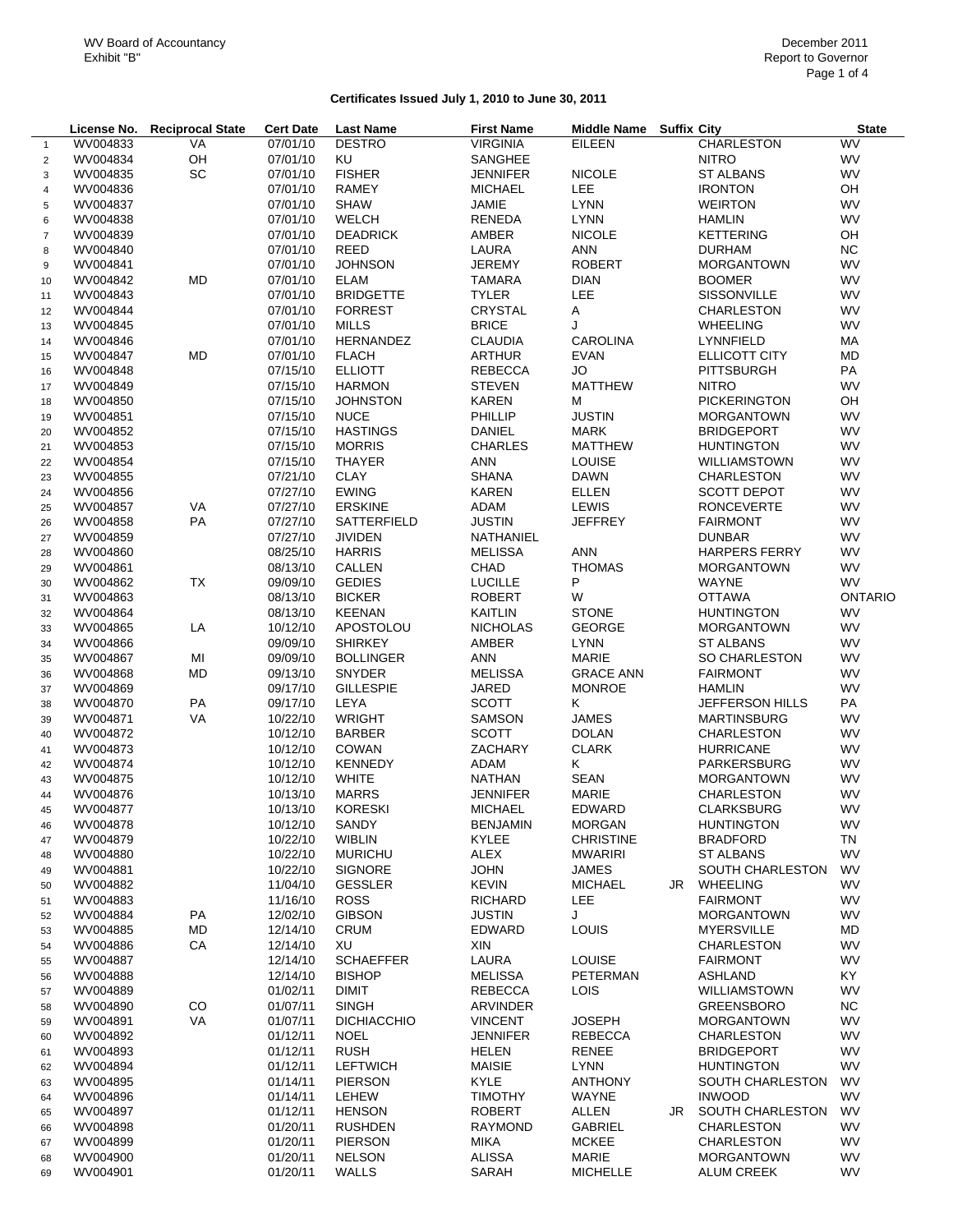WV Board of Accountancy Exhibit "B"

#### December 2011 Report to Governor Page 2 of 4

| 70<br>71<br>72<br>73<br>74<br>75<br>76 | WV004902<br>WV004903<br>WV004904<br>WV004905<br>WV004906<br>WV004907<br>WV004908 | SC<br><b>VA</b><br>OH<br>AL | 01/20/11<br>02/07/11<br>03/10/11<br>02/07/11<br>02/07/11<br>04/05/11<br>04/05/11 | <b>CLARK</b><br><b>RAWLINGS</b><br><b>FINK</b><br><b>CASTO</b><br><b>BOWMAN</b><br><b>ROTILIO</b><br><b>MCGOWAN</b> | <b>ANNA</b><br><b>CHRISTOPHER</b><br><b>DANNY</b><br><b>JEFFREY</b><br><b>BRYAN</b><br><b>RYAN</b><br>DANIEL | VICTOROVNA<br>LEE<br><b>EDWIN</b><br><b>ALAN</b><br><b>CHARLES</b><br><b>MICHAEL</b><br>LEONARD | JR | CROSS LANES<br><b>CHARLESTON</b><br><b>MORGANTOWN</b><br>PARKERSBURG<br><b>CHARLESTON</b><br><b>SHADYSIDE</b><br><b>HURRICANE</b> | <b>WV</b><br><b>WV</b><br><b>WV</b><br>WV<br><b>WV</b><br>OH<br><b>WV</b> |
|----------------------------------------|----------------------------------------------------------------------------------|-----------------------------|----------------------------------------------------------------------------------|---------------------------------------------------------------------------------------------------------------------|--------------------------------------------------------------------------------------------------------------|-------------------------------------------------------------------------------------------------|----|-----------------------------------------------------------------------------------------------------------------------------------|---------------------------------------------------------------------------|
| 77                                     | WV004909                                                                         |                             | 04/19/11                                                                         | <b>GRANT</b>                                                                                                        | <b>JENNIFER</b>                                                                                              | <b>SPANGLER</b>                                                                                 |    | <b>CHARLESTON</b>                                                                                                                 | <b>WV</b>                                                                 |
| 78<br>79                               | WV004910<br>WV004911                                                             |                             | 04/14/11<br>04/19/11                                                             | <b>REDDECLIFF</b><br><b>SHEPPARD</b>                                                                                | JESHUA<br>CASSANDRA                                                                                          | TESS<br><b>DAWN</b>                                                                             |    | <b>APO</b><br><b>DAVISVILLE</b>                                                                                                   | AE<br><b>WV</b>                                                           |
| 80                                     | WV004912                                                                         |                             | 05/02/11                                                                         | <b>CRAGO</b>                                                                                                        | <b>ANTHONY</b>                                                                                               | <b>EUGENE</b>                                                                                   |    | LIBERTY                                                                                                                           | <b>WV</b>                                                                 |
| 81                                     | WV004913                                                                         |                             | 05/02/11                                                                         | <b>ALATIS</b>                                                                                                       | <b>ROBERT</b>                                                                                                | JAMES                                                                                           |    | <b>SOUTH CHARLESTON</b>                                                                                                           | WV                                                                        |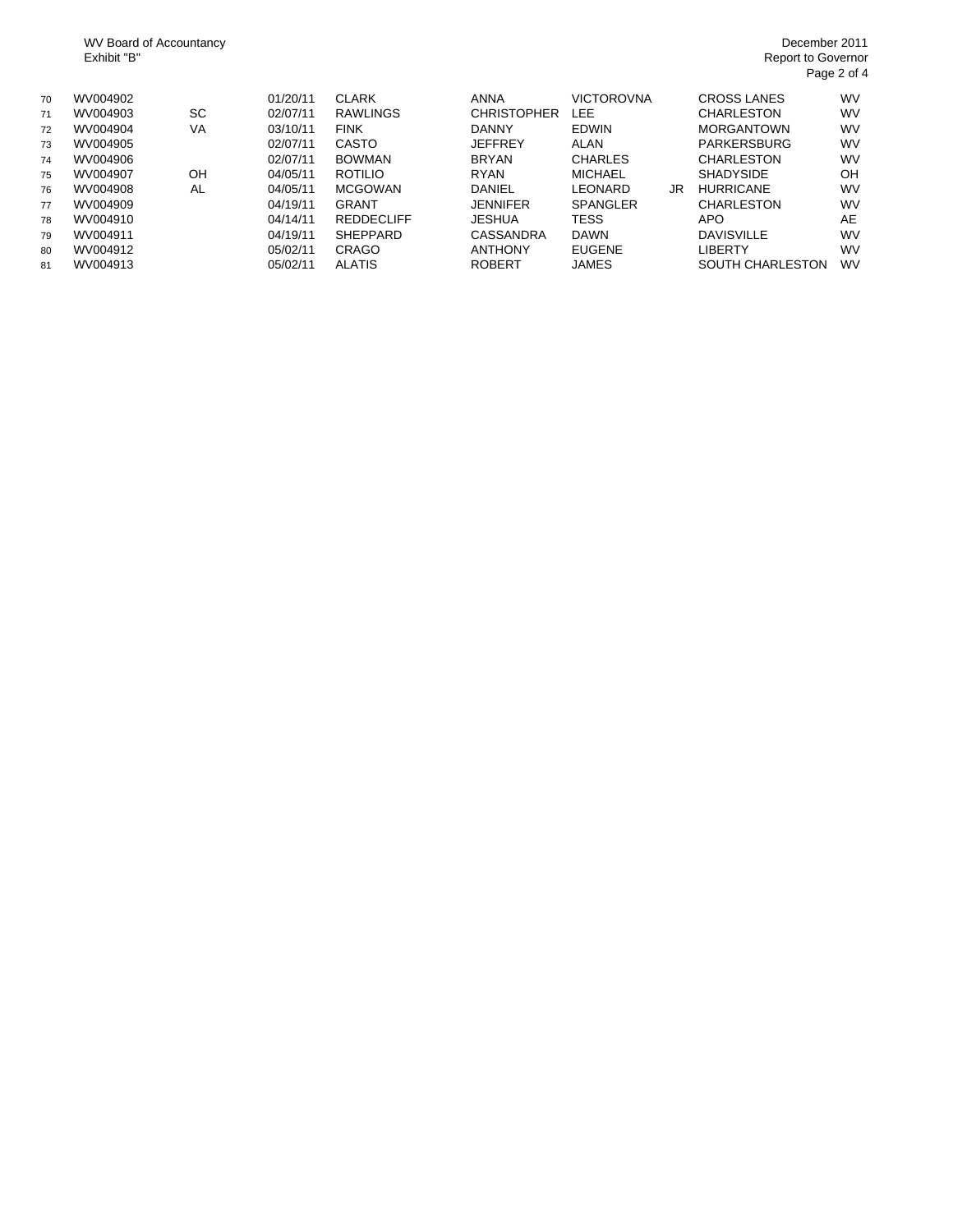## **Certificates Issued July 1, 2009 to June 30, 2010**

|                | License No.          | <b>Reciprocal State</b> | <b>Cert Date</b>     | <b>Last Name</b>                 | <b>First Name</b>               | <b>Middle Name</b>              | <b>Suffix City</b> |                                             | <b>State</b>    |
|----------------|----------------------|-------------------------|----------------------|----------------------------------|---------------------------------|---------------------------------|--------------------|---------------------------------------------|-----------------|
|                |                      |                         |                      |                                  |                                 |                                 |                    |                                             |                 |
| $\mathbf{1}$   | WV004748             |                         | 07/01/09             | <b>BEAVER</b>                    | <b>ROBERT</b>                   | <b>LEE</b>                      |                    | <b>ELKVIEW</b>                              | <b>WV</b>       |
| $\sqrt{2}$     | WV004755             |                         | 07/01/09             | <b>JUDY</b>                      | <b>BETH</b>                     | <b>ANN</b>                      |                    | <b>VIENNA</b>                               | <b>WV</b>       |
| 3              | WV004756             |                         | 07/01/09             | <b>MOODY</b>                     | <b>THOMAS</b>                   | <b>ROTH</b>                     | Ш.                 | S CHARLESTON                                | <b>WV</b>       |
| $\overline{4}$ | WV004757             |                         | 07/01/09             | <b>KING</b>                      | <b>REBECCA</b>                  | <b>LYNN</b>                     |                    | <b>WALLBACK</b>                             | WV              |
| 5              | WV004758             |                         | 07/01/09             | <b>BISSELL</b>                   | <b>KIMBERLY</b>                 | D                               |                    | <b>PICKERINGTON</b>                         | OH              |
| 6              | WV004759             |                         | 07/01/09             | <b>ELLIOTT</b>                   | LORI                            | <b>BETH</b>                     |                    | <b>HURRICANE</b>                            | WV              |
| $\overline{7}$ | WV004760             | <b>NJ</b>               | 07/01/09             | <b>PULLIN</b>                    | <b>JOHN</b>                     | <b>MAXWELL</b>                  |                    | <b>PALM SPRINGS</b>                         | CA              |
| 8              | WV004761<br>WV004762 |                         | 07/01/09<br>07/01/09 | <b>BURDICK</b><br><b>FISHER</b>  | <b>HEATHER</b><br><b>JOSEPH</b> | <b>LYNN</b><br>ADAM             |                    | <b>SOUTH CHARLESTON</b><br><b>ST ALBANS</b> | WV<br><b>WV</b> |
| $9\,$          |                      |                         |                      |                                  |                                 |                                 |                    |                                             | <b>WV</b>       |
| 10<br>11       | WV004763<br>WV004764 | OH                      | 07/01/09<br>07/13/09 | <b>FACEMYER</b><br><b>MISITI</b> | <b>EMILY</b><br><b>MICHAEL</b>  | <b>SUSAN</b><br><b>STEPHEN</b>  |                    | <b>CHARLESTON</b><br><b>HUNTINGTON</b>      | <b>WV</b>       |
| 12             | WV004765             |                         | 07/01/09             | <b>VINES</b>                     | <b>MICAH</b>                    | <b>DANE</b>                     |                    | <b>CHARLESTON</b>                           | <b>WV</b>       |
|                | WV004766             |                         | 07/01/09             | <b>MYERS</b>                     | ADAM                            | <b>CHRISTOPHER</b>              |                    | <b>MOUNDSVILLE</b>                          | <b>WV</b>       |
| 13<br>14       | WV004767             |                         | 07/01/09             | <b>RUCKER</b>                    | <b>MATTHEW</b>                  | <b>WAYNE</b>                    |                    | <b>POCA</b>                                 | <b>WV</b>       |
| 15             | WV004768             |                         | 07/16/09             | <b>WARNICK</b>                   | <b>JESSICA</b>                  | <b>LEE</b>                      |                    | <b>CHARLESTON</b>                           | <b>WV</b>       |
| 16             | WV004769             |                         | 07/16/09             | <b>HANSHAW</b>                   | <b>CHARLES</b>                  | <b>JOSEPH</b>                   |                    | <b>SISSONVILLE</b>                          | <b>WV</b>       |
| 17             | WV004770             |                         | 07/16/09             | <b>KATZEFF</b>                   | <b>RACHEL</b>                   | <b>ELIZABETH</b>                |                    | <b>MORGANTOWN</b>                           | <b>WV</b>       |
| 18             | WV004771             |                         | 07/24/09             | LANHAM-MEADOWS                   | <b>KRISTEN</b>                  | <b>LYNN</b>                     |                    | <b>CHARLESTON</b>                           | <b>WV</b>       |
| 19             | WV004772             |                         | 08/03/09             | <b>RAKE</b>                      | <b>GABRIEL</b>                  | <b>GRANT</b>                    |                    | <b>RIPLEY</b>                               | <b>WV</b>       |
| 20             | WV004773             |                         | 07/17/09             | <b>BARRETT</b>                   | JESSICA LEIGH STONE             |                                 |                    | <b>BLUEFIELD</b>                            | VA              |
| 21             | WV004774             |                         | 07/24/09             | <b>WAGNER</b>                    | <b>KILEY</b>                    | <b>MICHELLE</b>                 |                    | <b>BRIDGEPORT</b>                           | <b>WV</b>       |
| 22             | WV004775             |                         | 08/07/09             | <b>SLIDER</b>                    | <b>COREY</b>                    | NATHANIEL                       |                    | <b>MORGANTOWN</b>                           | <b>WV</b>       |
|                | WV004776             |                         | 08/07/09             | <b>DAVISSON</b>                  | <b>KAREEN</b>                   | <b>FRANCESCA</b>                |                    | <b>CLARKSBURG</b>                           | <b>WV</b>       |
| 23             | WV004777             |                         | 08/21/09             | <b>WOLFORD</b>                   | <b>JAMION</b>                   | ANDREW                          |                    | <b>CHARLESTON</b>                           | <b>WV</b>       |
| 24             |                      |                         |                      |                                  | ANGIE                           |                                 |                    |                                             | <b>WV</b>       |
| 25             | WV004778             | VA                      | 09/01/09             | <b>HAYNIE</b>                    | <b>MATTHEW</b>                  | <b>MICHELLE</b><br><b>DAVID</b> |                    | <b>MABSCOTT</b><br><b>WESTON</b>            | <b>WV</b>       |
| 26             | WV004779             |                         | 08/18/09             | <b>GAINER</b><br>RACER-TROY      |                                 | <b>SUE</b>                      |                    |                                             | <b>WV</b>       |
| 27             | WV004780             |                         | 08/27/09             |                                  | <b>LINDA</b>                    |                                 |                    | <b>CHARLESTON</b>                           |                 |
| 28             | WV004781             |                         | 09/04/09             | <b>STEWART</b>                   | <b>ROBERT</b>                   | <b>JOSEPH</b>                   |                    | <b>HURRICANE</b>                            | <b>WV</b>       |
| 29             | WV004782             |                         | 09/04/09             | <b>METZ</b>                      | ANDREW                          | <b>DAVID</b>                    |                    | <b>CHARLESTON</b>                           | <b>WV</b>       |
| 30             | WV004783             |                         | 09/09/09             | <b>TAYLOR</b>                    | <b>JARROD</b>                   | S                               |                    | UNIVERSITY CITY                             | <b>MO</b>       |
| 31             | WV004784             |                         | 09/10/09             | <b>OWENS</b>                     | SARAH                           | ANNE                            |                    | <b>MORGANTOWN</b>                           | <b>WV</b>       |
| 32             | WV004785             |                         | 09/23/09             | <b>CALES</b>                     | <b>SHARRA</b>                   | <b>ANN</b>                      |                    | <b>BECKLEY</b>                              | <b>WV</b>       |
| 33             | WV004786             |                         | 10/02/09             | <b>KONDRATOVICH</b>              | <b>ELENA</b>                    | <b>VICTOROVNA</b>               |                    | <b>BROOKLYN</b>                             | NY.             |
| 34             | WV004787             |                         | 10/02/09             | <b>LONG</b>                      | ALLA                            | <b>AVGUST</b>                   |                    | <b>CHARLESTON</b>                           | <b>WV</b>       |
| 35             | WV004788             |                         | 10/30/09             | <b>KEIPER</b>                    | <b>JENNA</b>                    | <b>LEIGH</b>                    |                    | <b>SUMMERSVILLE</b>                         | <b>WV</b>       |
| 36             | WV004789             |                         | 10/30/09             | <b>GREEN</b>                     | <b>DARREN</b>                   | <b>CHASE</b>                    |                    | <b>PRINCETON</b>                            | <b>WV</b>       |
| 37             | WV004790             |                         | 10/30/09             | <b>PRATT</b>                     | <b>JASON</b>                    | <b>ALLEN</b>                    |                    | <b>MORGANTOWN</b>                           | <b>WV</b>       |
| 38             | WV004791             | VA                      | 11/30/09             | COST                             | <b>KARISSA</b>                  | <b>JO</b>                       |                    | <b>MORGANTOWN</b>                           | <b>WV</b>       |
| 39             | WV004792             |                         | 01/01/10             | <b>THORNTON</b>                  | PAUL                            | M                               |                    | KANATA                                      | <b>ONTARIO</b>  |
| 40             | WV004793             |                         | 01/01/10             | <b>EXLINE</b>                    | <b>CHERYL</b>                   | L                               |                    | <b>ST ALBANS</b>                            | WV              |
| 41             | WV004794             | OH                      | 01/01/10             | <b>MINTON</b>                    | <b>DEBORAH</b>                  | J                               |                    | WATERFORD                                   | OH              |
| 42             | WV004795             |                         | 01/01/10             | <b>ELIAS</b>                     | <b>ELIZABETH</b>                | <b>JUNE</b>                     |                    | <b>WHEELING</b>                             | <b>WV</b>       |
| 43             | WV004796             |                         | 01/01/10             | <b>BENEDUM</b>                   | <b>SABRINA</b>                  | <b>MAE</b>                      |                    | SALEM                                       | <b>WV</b>       |
| 44             | WV004797             | MD                      | 01/01/10             | <b>ZDUNEK</b>                    | <b>JANE</b>                     | <b>ELIZABETH</b>                |                    | <b>SHEPHERDSTOWN</b>                        | WV              |
| 45             | WV004798             |                         | 01/04/10             | <b>BROTSKY</b>                   | <b>MATTHEW</b>                  | LEE                             |                    | SCOTT DEPOT                                 | <b>WV</b>       |
| 46             | WV004799             |                         | 01/07/10             | <b>BIANCHI</b>                   | CHRISTOPHER                     | <b>JASON</b>                    |                    | <b>CROSS LANES</b>                          | WV              |
| 47             | WV004800             |                         | 01/11/10             | <b>MOODY</b>                     | <b>KRISTIN</b>                  | <b>CIPRIANI</b>                 |                    | <b>SOUTH CHARLESTON</b>                     | <b>WV</b>       |
| 48             | WV004801             |                         | 01/11/10             | <b>ROBERTS</b>                   | <b>RUSS</b>                     | <b>DAVID</b>                    |                    | <b>CLARKSBURG</b>                           | WV              |
| 49             | WV004802             |                         | 01/11/10             | CARROLL                          | MATTHEW                         | <b>RYAN</b>                     |                    | <b>NITRO</b>                                | <b>WV</b>       |
| 50             | WV004803             | VA                      | 01/04/10             | <b>CLOSE</b>                     | <b>MATTHEW</b>                  | <b>THOMAS</b>                   |                    | <b>BERKELEY SPRINGS</b>                     | <b>WV</b>       |
| 51             | WV004804             |                         | 01/22/10             | SNOW                             | JENNIFER                        | LEANN                           |                    | <b>TORNADO</b>                              | <b>WV</b>       |
| 52             | WV004805             |                         | 01/22/10             | <b>KEEFER</b>                    | <b>KRISTIN</b>                  | <b>DAWN</b>                     |                    | <b>HUNTINGTON</b>                           | WV              |
| 53             | WV004806             |                         | 01/22/10             | QUEEN                            | <b>KRISTEN</b>                  | S                               |                    | <b>BRIDGEPORT</b>                           | <b>WV</b>       |
| 54             | WV004807             |                         | 01/22/10             | <b>WILSON</b>                    | <b>CHRISTOPHER</b>              | <b>PAUL</b>                     |                    | <b>WHEELING</b>                             | <b>WV</b>       |
| 55             | WV004808             |                         | 01/22/10             | <b>BIAS</b>                      | <b>ROBERT</b>                   | LEE                             | Ш                  | <b>CROSS LANES</b>                          | <b>WV</b>       |
| 56             | WV004809             |                         | 01/22/10             | <b>McGRAW</b>                    | <b>PATRICK</b>                  | <b>AARON</b>                    |                    | <b>ELKVIEW</b>                              | <b>WV</b>       |
| 57             | WV004810             |                         | 01/22/10             | <b>BRITT</b>                     | <b>JAMES</b>                    | EDWARD                          | Ш.                 | ALEXANDRIA                                  | VA              |
| 58             | WV004811             |                         | 01/22/10             | <b>FISHER</b>                    | LORI                            | <b>KATHERINE</b>                |                    | <b>HUNTINGTON</b>                           | <b>WV</b>       |
| 59             | WV004812             | <b>TN</b>               | 01/29/10             | <b>MINK</b>                      | <b>ERSKINE</b>                  | <b>RYAN</b>                     |                    | LOGAN                                       | <b>WV</b>       |
| 60             | WV004813             | OH                      | 01/29/10             | <b>BOHANNON</b>                  | JAY                             | <b>MATTHEW</b>                  |                    | <b>CHARLESTON</b>                           | <b>WV</b>       |
| 61             | WV004814             |                         | 01/22/10             | <b>FLEMING</b>                   | <b>JENNIFER</b>                 | <b>MARIE</b>                    |                    | <b>BRIDGEPORT</b>                           | <b>WV</b>       |
| 62             | WV004815             | <b>NC</b>               | 01/29/10             | COST                             | JARED                           | <b>MARSHALL</b>                 |                    | <b>MORGANTOWN</b>                           | <b>WV</b>       |
| 63             | WV004816             |                         | 01/29/10             | <b>SHAFER</b>                    | <b>TODD</b>                     | <b>ANDREW</b>                   |                    | <b>VIENNA</b>                               | <b>WV</b>       |
| 64             | WV004817             |                         | 01/29/10             | <b>HLIATSEVICH</b>               | <b>TATSIANA</b>                 |                                 |                    | CHARLESTON                                  | <b>WV</b>       |
| 65             | WV004818             |                         | 01/29/10             | <b>WINFREY</b>                   | WILLIAM                         | <b>SUNDAY</b>                   | Ш                  | <b>MORGANTOWN</b>                           | WV              |
| 66             | WV004819             |                         | 01/29/10             | <b>DELANCEY</b>                  | MEGAN                           | <b>MARIE</b>                    |                    | <b>FAIRMONT</b>                             | <b>WV</b>       |
| 67             | WV004820             |                         | 02/09/10             | <b>DOYLE</b>                     | <b>GERALD</b>                   | R                               |                    | <b>HUNTINGTON</b>                           | WV              |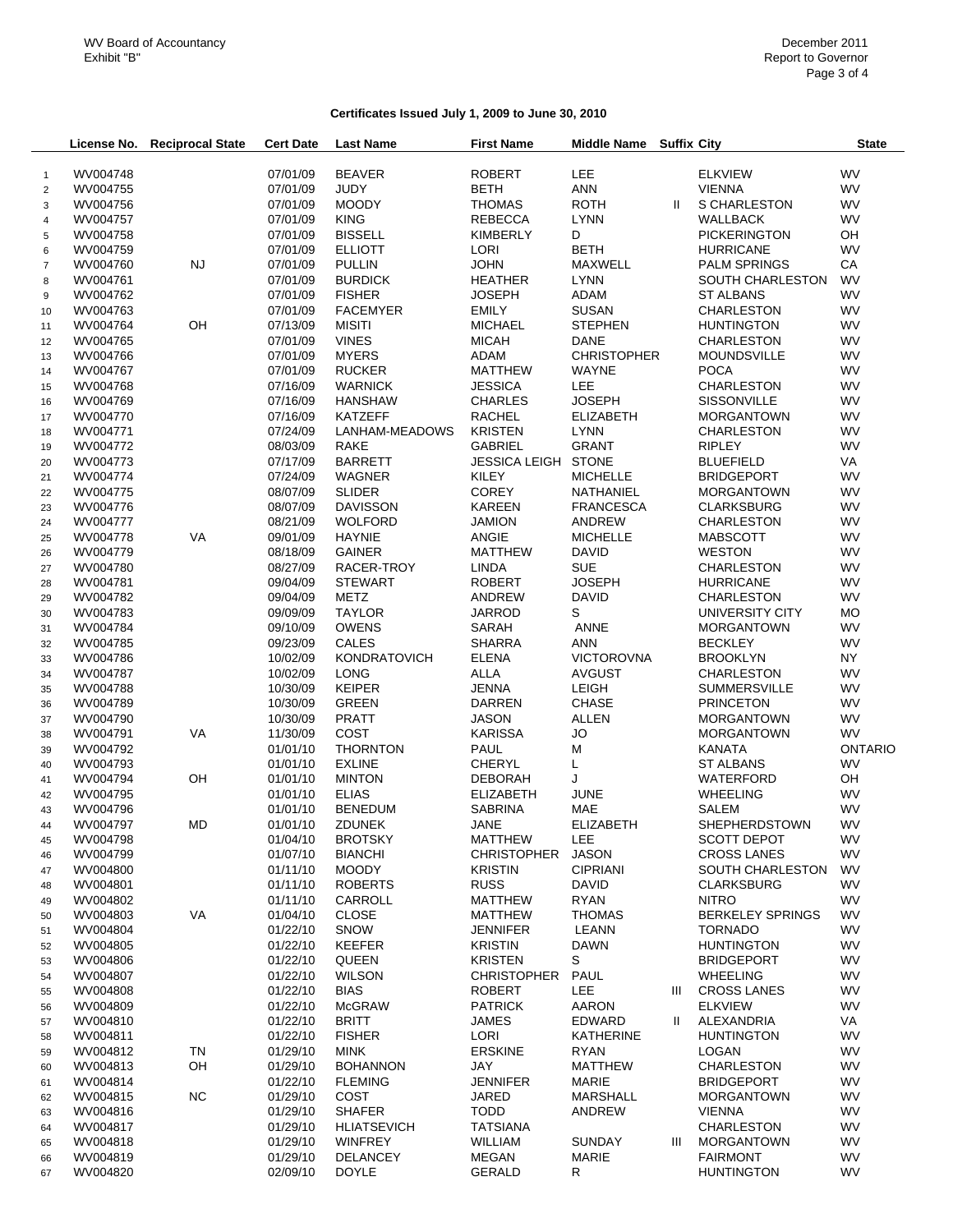WV Board of Accountancy Exhibit "B"

| 68 | WV004821 |           | 02/05/10 | MAYFIELD        | <b>MINDY</b>    | DARLENE        |    | <b>MORGANTOWN</b>       | <b>WV</b> |
|----|----------|-----------|----------|-----------------|-----------------|----------------|----|-------------------------|-----------|
| 69 | WV004822 |           | 02/05/10 | <b>TARDY</b>    | <b>MARGARET</b> | <b>JEAN</b>    |    | <b>HUNTINGTON</b>       | <b>WV</b> |
| 70 | WV004823 |           | 02/23/10 | <b>LYNCH</b>    | <b>BARRETT</b>  | WESLEY         |    | <b>MORGANTOWN</b>       | <b>WV</b> |
| 71 | WV004824 | OH        | 03/23/10 | <b>JOHNSON</b>  | <b>CLIFFORD</b> | <b>JAMES</b>   |    | <b>HOUSTON</b>          | ТX        |
| 72 | WV004825 |           | 03/23/10 | <b>DePRIEST</b> | <b>SCOTT</b>    | <b>ALAN</b>    |    | <b>WHEELING</b>         | <b>WV</b> |
| 73 | WV004826 | <b>SD</b> | 03/29/10 | <b>LANGLOIS</b> | <b>MARTIN</b>   | <b>JOHN</b>    | JR | <b>CROSS LANES</b>      | <b>WV</b> |
| 74 | WV004827 |           | 04/03/10 | CALLAHAN        | <b>CLIFFORD</b> | <b>JAMES</b>   |    | PT MARION               | PA        |
| 75 | WV004828 |           | 04/05/10 | <b>HINKLE</b>   | <b>TIMOTHY</b>  | <b>CHARLES</b> |    | <b>SOUTH CHARLESTON</b> | <b>WV</b> |
| 76 | WV004829 |           | 04/05/10 | <b>BRYAN</b>    | <b>DREW</b>     | <b>PATRICK</b> |    | <b>HURRICANE</b>        | <b>WV</b> |
| 77 | WV004830 |           | 04/05/10 | <b>STATHERS</b> | <b>KRISTIN</b>  | <b>RAE</b>     |    | ASHLAND                 | KY        |
| 78 | WV004831 |           | 04/08/10 | <b>ALOI</b>     | <b>JULIUS</b>   | <b>DAVID</b>   |    | <b>BARRACKVILLE</b>     | <b>WV</b> |
| 79 | WV004832 |           | 04/24/10 | ERVIN           | <b>MARCUS</b>   | <b>VINCENT</b> |    | <b>BLUEFIELD</b>        | <b>WV</b> |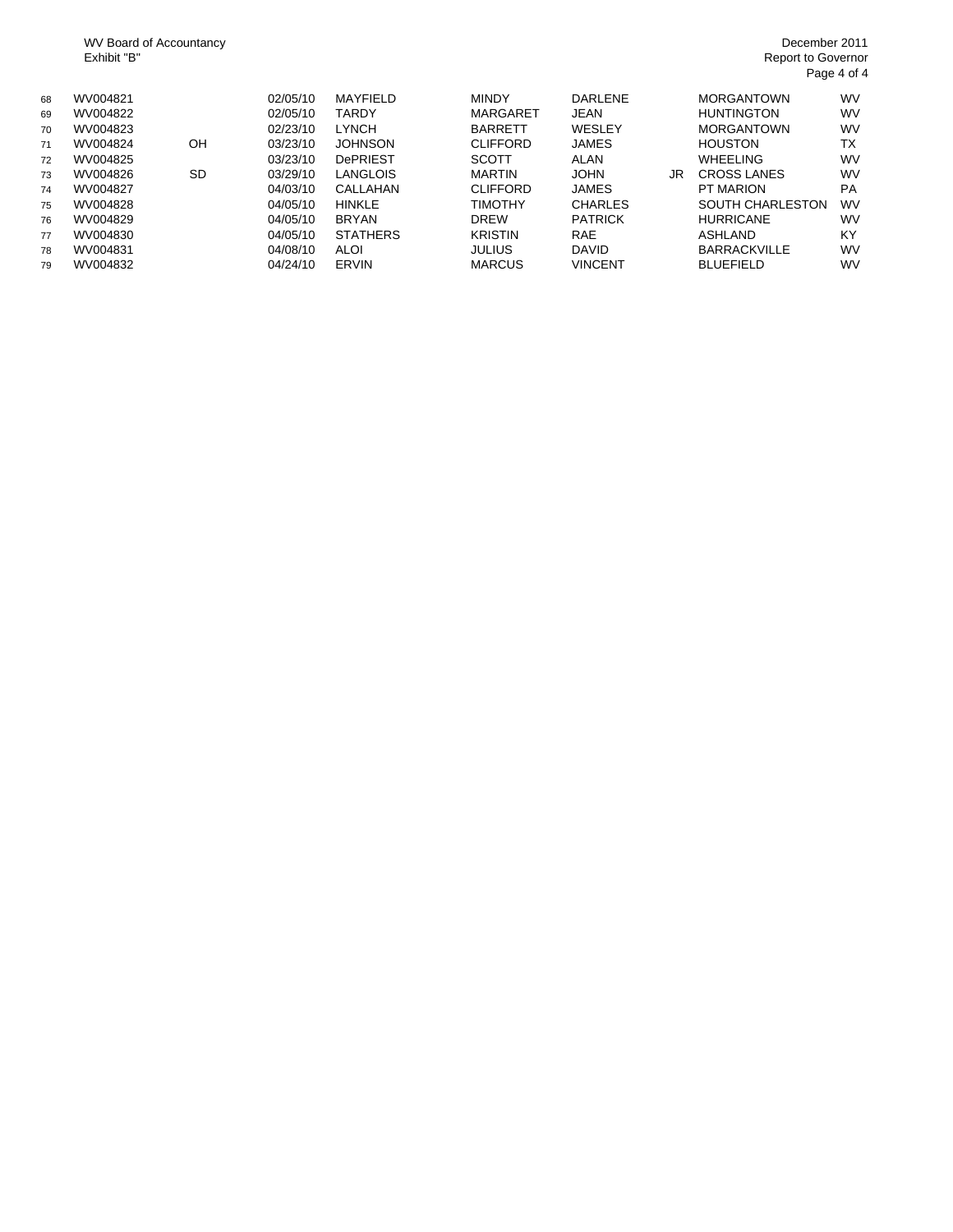#### **For Period Beginning July 1, 2010 to June 30, 2011**

|                   | <b>Exam Section Statistics</b> |               |        |     |              |        |     |                |                        |     |        |        |
|-------------------|--------------------------------|---------------|--------|-----|--------------|--------|-----|----------------|------------------------|-----|--------|--------|
|                   | July/Aug 2010<br>Oct/Nov 2010  |               |        |     | Jan/Feb 2011 |        |     | April/May 2011 |                        |     |        |        |
| <b>Subjects</b>   | <b>Sat</b>                     | <b>Passed</b> | $\%$   | Sat | Passed       | %      | Sat |                | <b>Passed # Passed</b> | Sat | Passed | %      |
| <b>AUD</b>        | 54                             | 24            | 44.44% | 79  | 34           | 43.04% | 45  | 19             | 42.22%                 | 38  | 15     | 39.47% |
| <b>BEC</b>        | 96                             | 45            | 46.88% | 84  | 29           | 34.52% | 33  | 10             | 30.30%                 | 59  | 24     | 40.68% |
| <b>REG</b>        | 69                             | 33            | 47.83% | 49  | 15           | 30.61% | 45  | 17             | 37.78%                 | 46  | 19     | 41.30% |
| <b>FAR</b>        | 46                             | 21            | 45.65% | 86  | 30           | 34.88% | 37  | 16             | 43.24%                 | 41  | 15     | 36.59% |
| <b>Totals Per</b> |                                |               |        |     |              |        |     |                |                        |     |        |        |
| <b>Section</b>    | 265                            | 123           | 46.42% | 298 | 108          | 36.24% | 160 | 62             | 38.75%                 | 184 | 73     | 39.67% |

#### **Total Candidates Sat % Testing Period Total Passed Testing Period 1988 12010 12010 12010 12010 12010 12010 12010 12010 12010 12010 12010 12010 12010 12010 12010**<br> **July/Aug 2010 125** 13.09% 12010 12010 12010 12010 12010 12010 12010 12100 12100 12100 12100 12100 12100 1210 Oct/Nov 2010 191 25 13.09% Jan/Feb 2011 April/May 2011 143 10.49% **Total 70 Individual Candidate Statistics**

#### **For Period Beginning July 1, 2009 to June 30, 2010**

|                   | <b>Exam Section Statistics</b> |               |        |              |        |              |            |                |                        |     |        |        |
|-------------------|--------------------------------|---------------|--------|--------------|--------|--------------|------------|----------------|------------------------|-----|--------|--------|
|                   | July/Aug 2009                  |               |        | Oct/Nov 2009 |        | Jan/Feb 2010 |            | April/May 2010 |                        |     |        |        |
| <b>Subjects</b>   | Sat                            | <b>Passed</b> | $\%$   | Sat          | Passed | %            | <b>Sat</b> |                | <b>Passed # Passed</b> | Sat | Passed | %      |
| <b>AUD</b>        | 42                             | 21            | 50.00% | 57           | 27     | 47.37%       | 42         | 14             | 33.33%                 | 43  | 16     | 37.21% |
| <b>BEC</b>        | 62                             | 21            | 33.87% | 59           | 22     | 37.29%       | 50         | 19             | 38.00%                 | 45  | 18     | 40.00% |
| <b>REG</b>        | 62                             | 30            | 48.39% | 47           | 26     | 55.32%       | 35         | 17             | 48.57%                 | 35  | 17     | 48.57% |
| <b>FAR</b>        | 38                             | 12            | 31.58% | 60           | 30     | 50.00%       | 44         | 17             | 38.64%                 | 47  | 20     | 42.55% |
| <b>Totals Per</b> |                                |               |        |              |        |              |            |                |                        |     |        |        |
| <b>Section</b>    | 204                            | 84            | 41.18% | 223          | 105    | 47.09%       | 171        | 67             | 39.18%                 | 170 | 71     | 41.76% |

|                       | <b>Individual Candidate Statistics</b> |                     |        |
|-----------------------|----------------------------------------|---------------------|--------|
| <b>Testing Period</b> | <b>Total Candidates Sat</b>            | <b>Total Passed</b> | %      |
| July/Aug 2009         | 145                                    | 12                  | 8.28%  |
| Oct/Nov 2009          | 155                                    | 27                  | 17.42% |
| Jan/Feb 2010          | 132                                    | 19                  | 14.39% |
| April/May 2010        | 131                                    | <u> 15</u>          | 11.45% |
| Total                 |                                        | 73                  |        |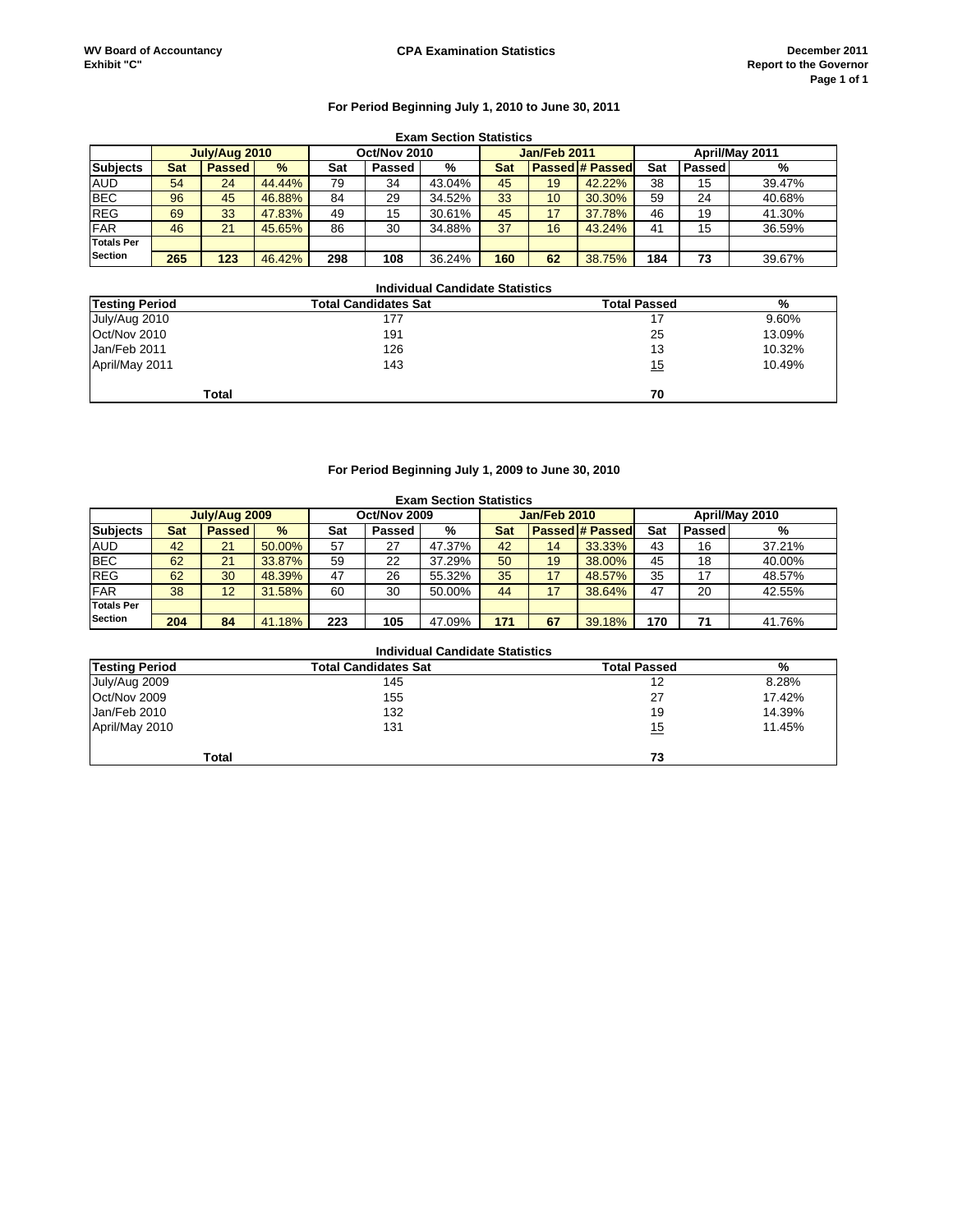#### **Licensure Statistics For fiscal period beginning July 1, 2010 to June 30, 2011**

|                         |                                         | <b>Licenses and Permits Issued</b>             |                |            |                                       |  |  |
|-------------------------|-----------------------------------------|------------------------------------------------|----------------|------------|---------------------------------------|--|--|
|                         |                                         | <b>Certified Public Accountants Renewals</b>   |                | 2126       |                                       |  |  |
|                         |                                         | Newly Certified CPAs Who Passed Exam in WV     |                | 59         |                                       |  |  |
|                         | Newly Certified Reciprocal CPAs         |                                                | 22             |            |                                       |  |  |
|                         | <b>Total WV CPA Licenses Issued</b>     |                                                |                | 2207       |                                       |  |  |
|                         |                                         | <b>Registered Public Accountant Renewals</b>   |                |            | 8                                     |  |  |
|                         |                                         | Non-Resident Public Accountant Renewals        |                |            | 1                                     |  |  |
|                         | <b>Total Public Accountant Renewals</b> |                                                |                |            | 9                                     |  |  |
|                         |                                         |                                                |                |            |                                       |  |  |
|                         | <b>CPA-Inactives/PA-Inactives</b>       |                                                |                | 216        |                                       |  |  |
|                         | Firm Permits Renewed                    |                                                |                | 296        |                                       |  |  |
|                         | Firms Permits approved                  |                                                |                | 21         |                                       |  |  |
|                         | <b>Total Firm Permits</b>               |                                                |                | 317        |                                       |  |  |
|                         | * Includes both AC and PLLC             |                                                |                |            |                                       |  |  |
|                         |                                         |                                                |                |            |                                       |  |  |
|                         | <b>Accounting Corporations Renewed</b>  |                                                |                | 89         |                                       |  |  |
|                         | <b>Accounting Corporations Approved</b> |                                                |                |            | $\overline{4}$                        |  |  |
|                         | <b>Total Accounting Corporations</b>    |                                                |                | 93         |                                       |  |  |
|                         | <b>PLLC Renewed</b>                     |                                                |                | 72         |                                       |  |  |
|                         | PLLCs approved                          |                                                |                |            | $6\overline{6}$                       |  |  |
|                         | <b>Total PLLCs</b>                      |                                                |                | 78         |                                       |  |  |
|                         |                                         |                                                |                |            |                                       |  |  |
|                         | <b>Firms Dissolved During</b>           |                                                |                |            | 1                                     |  |  |
|                         | Firm Authorizations Renewed             |                                                |                | 259        |                                       |  |  |
|                         | Firm Authorization approved             |                                                | 16             |            |                                       |  |  |
|                         | <b>Total Firm Authorizations</b>        |                                                |                | 275        |                                       |  |  |
|                         | Existing Individual Authorizations      |                                                |                | 87         |                                       |  |  |
|                         | Individual Authorization approved       |                                                |                |            | 8                                     |  |  |
|                         | <b>Individual Authorization Totals</b>  |                                                |                | 95         |                                       |  |  |
|                         |                                         |                                                |                |            |                                       |  |  |
|                         |                                         | <b>Board Actions on Complaints</b>             |                |            |                                       |  |  |
|                         | <b>Cases Closed</b>                     |                                                | 1              |            |                                       |  |  |
|                         |                                         | Cases Dismissed                                | 9              |            |                                       |  |  |
|                         |                                         | Cases with no Action taken                     | 1              |            |                                       |  |  |
|                         |                                         | Cases From other periods Scheduled for Hearing | 1              |            |                                       |  |  |
|                         |                                         | Cases from other periods that were closed      | 3              |            |                                       |  |  |
|                         |                                         | Cases from other periods that were redirected  | $\overline{2}$ |            |                                       |  |  |
|                         |                                         | Cases from other periods that were dismissed   | 5              |            |                                       |  |  |
|                         |                                         | Cases from other periods held in abeyance      | 1              |            |                                       |  |  |
|                         |                                         | <b>Total Complaints</b>                        | 23             |            |                                       |  |  |
|                         | Complaint#                              | <b>Disposition</b>                             |                | Complaint# | <b>Disposition</b>                    |  |  |
|                         |                                         |                                                |                |            |                                       |  |  |
| 1                       | 2009-19                                 | Dismissed                                      | 14             | 2011-02    | Dismissed                             |  |  |
| $\overline{\mathbf{c}}$ | 2010-03                                 | Dismissed                                      | 15             | 2011-03    | Dismissed                             |  |  |
| 3                       | 2010-04                                 | Scheduled for Hearing                          | 16             | 2011-04    | No Action (Respondent not a licensee) |  |  |
| 4                       | 2010-07                                 | Dismissed                                      | 17             | 2011-05    | Dismissed                             |  |  |
| 5                       | 2010-16                                 | Closed                                         | 18             | 2011-06    | Dismissed                             |  |  |
| 6                       | 2010-18                                 | Held in abeyance                               | 19             | 2011-07    | Dismissed                             |  |  |
| 7                       | 2010-19                                 | Closed                                         | 20             | 2011-08    | Closed                                |  |  |
| 8                       | 2010-20                                 | Dismissed                                      | 21             | 2011-09    | Dismissed                             |  |  |
| 9                       | 2010-22                                 | Redirected to IRS Enforcement                  | 22             | 2011-10    | Dismissed                             |  |  |
| 10                      | 2010-23                                 | Redirected to IRS Enforcement                  | 23             | 2011-11    | Dismissed                             |  |  |
| 11                      | 2010-24                                 | Closed                                         |                |            |                                       |  |  |
| 12                      | 2010-25                                 | Dismissed                                      |                |            |                                       |  |  |
| 13                      | 2011-01                                 | Dismissed                                      |                |            |                                       |  |  |
|                         |                                         |                                                |                |            |                                       |  |  |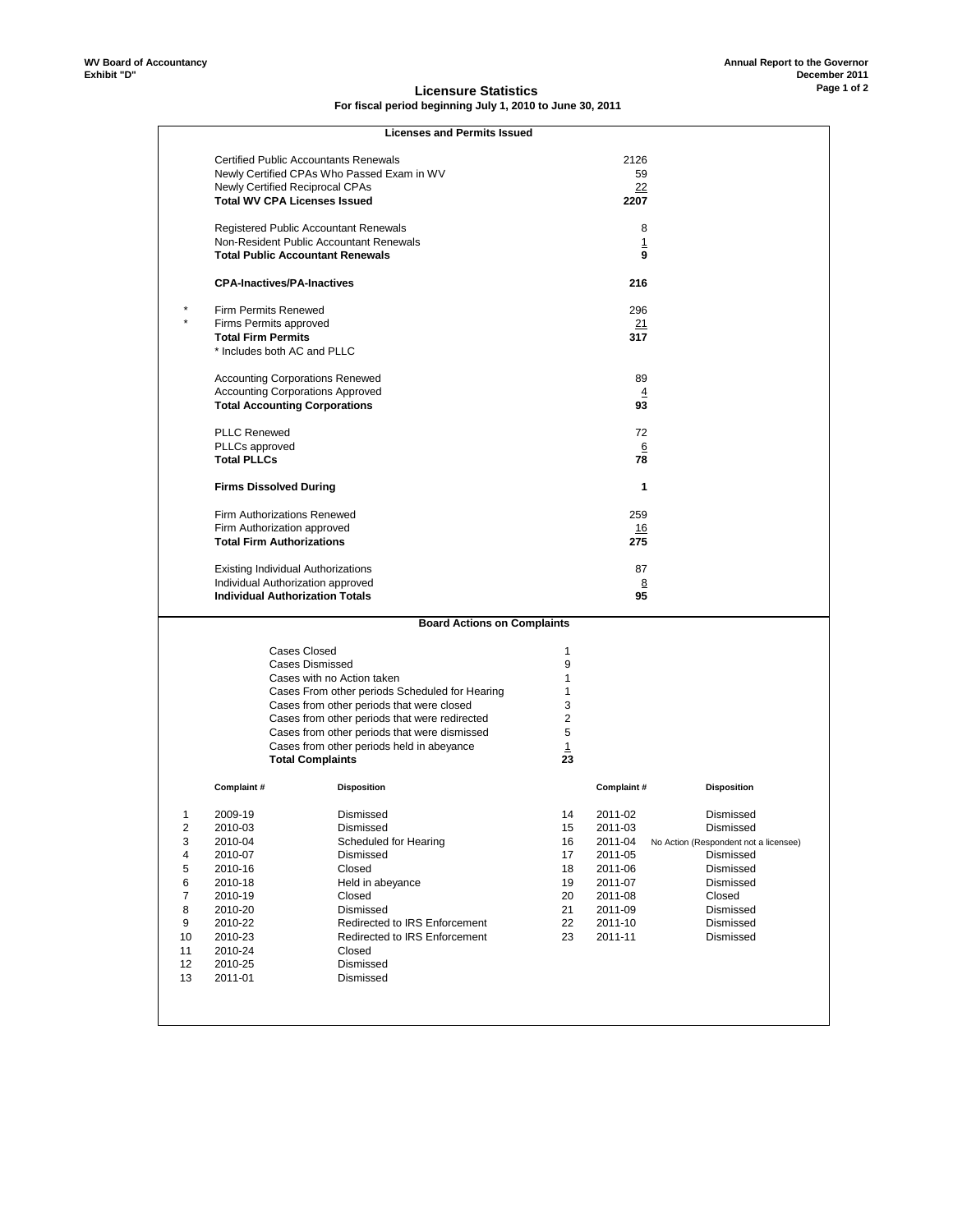#### **Licensure Statistics**

## **For fiscal period beginning July 1, 2009 to June 30, 2010**

#### **Licenses and Permits Issued**

|                |                                                                 |                                              | <b>Licenses and Permits Issued</b> |         |                   |                    |
|----------------|-----------------------------------------------------------------|----------------------------------------------|------------------------------------|---------|-------------------|--------------------|
|                |                                                                 |                                              |                                    |         |                   |                    |
|                | <b>Certified Public Accountants Renewals</b>                    |                                              |                                    |         | 2080              |                    |
|                |                                                                 | Newly Certified CPAs Who Passed Exam in WV   |                                    |         | 67                |                    |
|                | Newly Certified Reciprocal CPAs                                 |                                              |                                    |         | 12                |                    |
|                | <b>Total WV CPA Licenses Issued</b>                             |                                              |                                    |         | 2159              |                    |
|                |                                                                 |                                              |                                    |         |                   |                    |
|                | <b>Registered Public Accountant Renewals</b>                    |                                              |                                    |         | 12                |                    |
|                | Non-Resident Public Accountant Renewals                         |                                              |                                    |         | $\mathbf{1}$      |                    |
|                | <b>Total Public Accountant Renewals</b>                         |                                              |                                    |         | 13                |                    |
|                | <b>CPA-Inactives/PA-Inactives</b>                               |                                              |                                    |         | 215               |                    |
|                |                                                                 |                                              |                                    |         |                   |                    |
|                | Firm Permits Renewed                                            |                                              |                                    |         | 302               |                    |
|                | Firms Permits approved                                          |                                              |                                    |         | 14                |                    |
|                | <b>Total Firm Permits</b>                                       |                                              |                                    |         | 316               |                    |
|                | * Includes both AC and PLLC approvals                           |                                              |                                    |         |                   |                    |
|                |                                                                 |                                              |                                    |         |                   |                    |
|                | <b>Accounting Corporations Renewed</b>                          |                                              |                                    |         | 89                |                    |
|                | <b>Accounting Corporations Approved</b>                         |                                              |                                    |         | $\overline{0}$    |                    |
|                | <b>Total Accounting Corporations</b>                            |                                              |                                    |         | 89                |                    |
|                |                                                                 |                                              |                                    |         |                   |                    |
|                | <b>PLLC Renewed</b>                                             |                                              |                                    |         | 73                |                    |
|                | PLLCs approved                                                  |                                              |                                    |         | $\overline{4}$    |                    |
|                | <b>Total PLLCs</b>                                              |                                              |                                    |         | 77                |                    |
|                |                                                                 |                                              |                                    |         |                   |                    |
|                | <b>Firms Dissolved</b>                                          |                                              |                                    |         | 1                 |                    |
|                |                                                                 |                                              |                                    |         | 261               |                    |
|                | <b>Firm Authorizations Renewed</b>                              |                                              |                                    |         |                   |                    |
|                | Firm Authorization approved<br><b>Total Firm Authorizations</b> |                                              |                                    |         | <u> 14</u><br>275 |                    |
|                |                                                                 |                                              |                                    |         |                   |                    |
|                | Existing Individual Authorizations                              |                                              |                                    |         | 85                |                    |
|                | Individual Authorization approved                               |                                              |                                    |         | 8                 |                    |
|                | <b>Individual Authorization Totals</b>                          |                                              |                                    |         | 93                |                    |
|                |                                                                 |                                              |                                    |         |                   |                    |
|                |                                                                 |                                              | <b>Board Actions on Complaints</b> |         |                   |                    |
|                | <b>Cases Closed</b>                                             |                                              |                                    | 14      |                   |                    |
|                | <b>Cases Continued</b>                                          |                                              |                                    | 11      |                   |                    |
|                | License revocation                                              |                                              |                                    | 1       |                   |                    |
|                |                                                                 | Cases from other periods that were closed    |                                    | 9       |                   |                    |
|                |                                                                 |                                              |                                    | 1       |                   |                    |
|                |                                                                 | Cases from other periods that were continued |                                    |         |                   |                    |
|                |                                                                 | Cases from other periods - Suspended Action  |                                    | 1<br>37 |                   |                    |
|                | <b>Total Complaints</b>                                         |                                              |                                    |         |                   |                    |
|                | Complaint#                                                      | <b>Disposition</b>                           |                                    |         | Complaint#        | <b>Disposition</b> |
|                |                                                                 |                                              |                                    |         |                   |                    |
| 1              | 2007-03                                                         | Suspend Action til Reinstate App Rec'd       |                                    | 20      | 2010-08           | Closed             |
| $\overline{2}$ | 2008-03                                                         | Closed                                       |                                    | 21      | 2010-09           | Closed             |
| 3              | 2009-01                                                         | Closed                                       |                                    | 22      | 2010-10           | Closed             |
|                |                                                                 | Revoked license                              |                                    | 23      | 2010-11           | Closed             |
|                |                                                                 |                                              |                                    |         |                   |                    |
| 4              | 2009-03                                                         |                                              |                                    |         |                   |                    |
| 5              | 2009-07                                                         | Closed                                       | See 2009-03                        | 24      | 2010-12           | Closed             |
| 6              | 2009-10                                                         | Closed                                       |                                    | 25      | 2010-13           | Closed             |
| $\overline{7}$ | 2009-12                                                         | Closed                                       | See 2009-03                        | 26      | 2010-14           | Closed             |
| 8              | 2009-13                                                         | Closed                                       | See 2009-03                        | 27      | 2010-15           | Closed             |
| 9              | 2009-18                                                         | Closed                                       |                                    | 28      | 2010-16           | Continued          |
| 10             | 2009-19                                                         | Continued                                    |                                    | 29      | 2010-17           | Closed             |
| 11             | 2009-20                                                         | Closed                                       | See 2009-03                        | 30      | 2010-18           | Continued          |
| 12             | 2009-21                                                         | Closed                                       | See 2009-03                        | 31      | 2010-19           | Continued          |
| 13             | 2010-01                                                         | Closed                                       |                                    | 32      | 2010-20           | Continued          |
| 14             | 2010-02                                                         | Closed                                       |                                    | 33      | 2010-21           | Closed             |
| 15             | 2010-03                                                         | Continued                                    |                                    | 34      | 2010-22           | Continued          |
| 16             | 2010-04                                                         | Continued                                    |                                    | 35      | 2010-23           | Continued          |
| 17             | 2010-05                                                         | Closed                                       |                                    | 36      | 2010-24           | Continued          |
| 18             | 2010-06                                                         | Closed                                       |                                    | 37      | 2010-25           | Continued          |
| 19             | 2010-07                                                         | Continued                                    |                                    |         |                   |                    |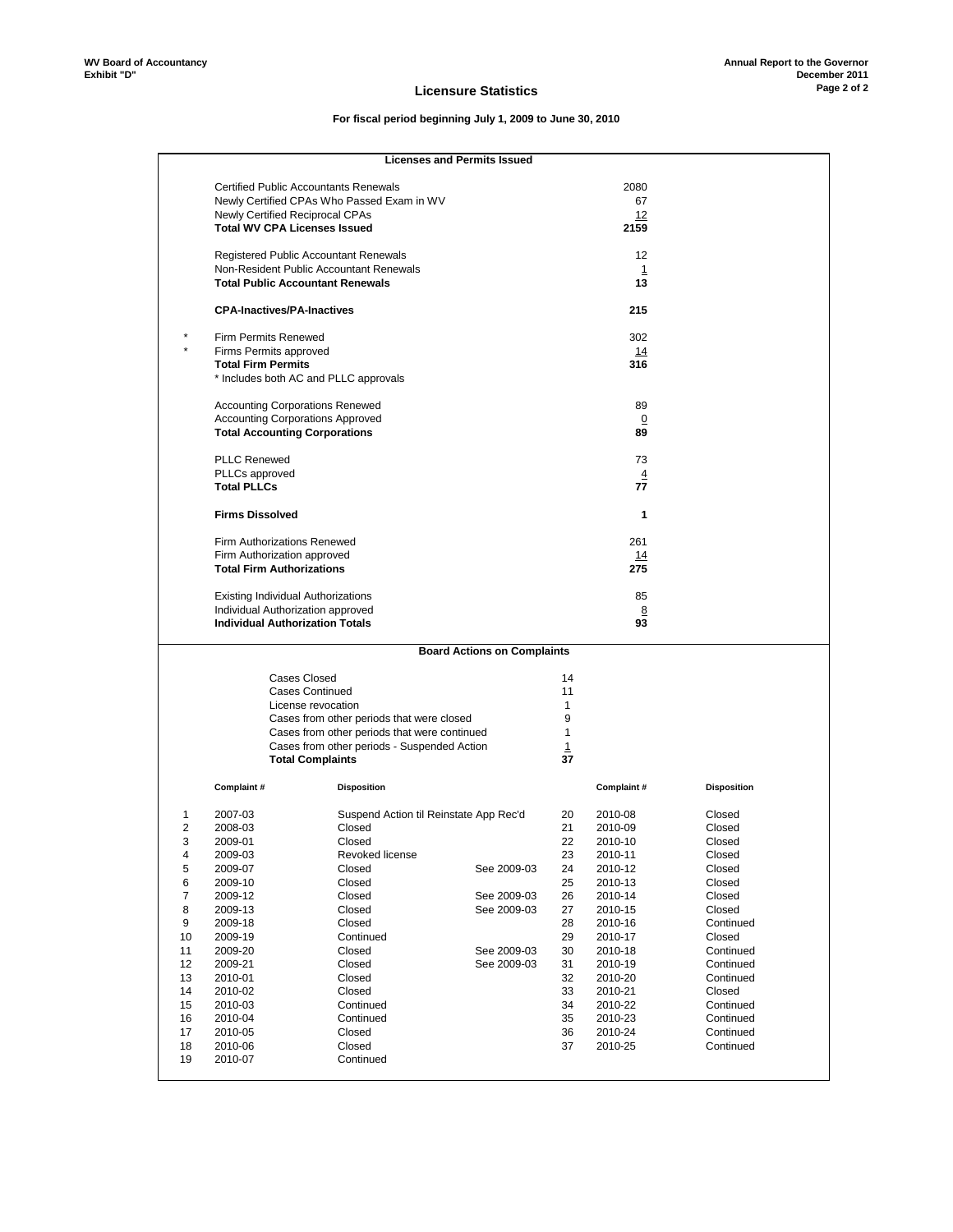### **Accounting Corporation, Professional Limited Liability Companies and Firm Permit Approvals For Period Beginning July 1, 2010 to June 30, 2011**

|                     | Firm No                      | <b>Registration Date Company Name</b> |                                            | City                  |           | State County      |
|---------------------|------------------------------|---------------------------------------|--------------------------------------------|-----------------------|-----------|-------------------|
| <b>AC Approvals</b> |                              |                                       |                                            |                       |           |                   |
| 1                   | <b>F0457A</b>                | 8/16/2010                             | <b>RYAN &amp; ASSOCIATES AC</b>            | <b>OAK HILL</b>       | wv        | <b>FAYETTE</b>    |
| $\mathbf{2}$        | F0465                        | 1/18/2011                             | <b>DOUGLAS A BICKSLER CPA AC</b>           | <b>LEWISBURG</b>      | wv        | <b>GREENBRIER</b> |
| 3                   | F0470                        | 3/9/2011                              | <b>DOUGHERTY &amp; ASSOCIATES AC</b>       | <b>KEARNEYSVILLE</b>  | wv        | <b>JEFFERSON</b>  |
| 4                   | F0472A                       | 5/10/2011                             | <b>CUNNINGHAM &amp; ASSOCIATES CPAS AC</b> | <b>CHESTER</b>        | wv        | <b>HANCOCK</b>    |
|                     | <b>PLLC Approvals</b>        |                                       |                                            |                       |           |                   |
| 1                   | F0453A                       | 07/01/10                              | <b>WILLIAM A LIPPS CPA PLLC</b>            | <b>ROMNEY</b>         | wv        | <b>HAMPSHIRE</b>  |
| $\mathbf{2}$        | F0456                        | 07/22/10                              | <b>MARK P JOSEPH CPA PLLC</b>              | <b>ELKINS</b>         | WV        | <b>RANDOLPH</b>   |
| 3                   | F0458A                       | 08/16/10                              | <b>CUPPETT &amp; ASSOCIATES PLLC</b>       | <b>MORGANTOWN</b>     | WV        | <b>MONONGALIA</b> |
| 4                   | F0462A                       | 10/22/10                              | <b>ALLMAN &amp; ASSOCIATES PLLC</b>        | <b>HURRICANE</b>      | wv        | <b>PUTNAM</b>     |
| 5                   | F0468                        | 01/14/11                              | <b>DIMIT ACCOUNTING PLLC</b>               | <b>WILLIAMSTOWN</b>   | WV        | <b>WOOD</b>       |
| 6                   | F0471                        | 03/09/11                              | ADG ACCOUNTING & TAX PLLC                  | <b>CRAB ORCHARD</b>   | wv        | <b>RALEIGH</b>    |
|                     | <b>Firm Permit Approvals</b> |                                       |                                            |                       |           |                   |
| 1                   | F0453A                       | 07/01/10                              | <b>WILLIAM A LIPPS CPA PLLC</b>            | <b>ROMNEY</b>         | wv        | <b>HAMPSHIRE</b>  |
| $\mathbf{2}$        | F0454A                       | 07/19/10                              | <b>PERSINGER &amp; ASSOCIATES INC</b>      | <b>GALAX</b>          | VA        |                   |
| 3                   | F0455A                       | 07/19/10                              | THE PATTON GROUP PLLC                      | <b>BLACKSBURG</b>     | VA        |                   |
| 4                   | F0456                        | 07/22/10                              | <b>MARK P JOSEPH CPA PLLC</b>              | <b>ELKINS</b>         | WV        | <b>RANDOLPH</b>   |
| 5                   | <b>F0457A</b>                | 08/16/10                              | <b>RYAN &amp; ASSOCIATES AC</b>            | <b>OAK HILL</b>       | wv        | <b>FAYETTE</b>    |
| 6                   | F0458A                       | 08/16/10                              | <b>CUPPETT &amp; ASSOCIATES PLLC</b>       | <b>MORGANTOWN</b>     | <b>WV</b> | <b>MONONGALIA</b> |
| $\overline{7}$      | F0459                        | 08/12/10                              | THOMPSON COBB BAZILIO & ASSOCIATES PC      | <b>WASHINGTON</b>     | DC        |                   |
| 8                   | F0460A                       | 08/17/10                              | <b>DAUBY O'CONNOR &amp; ZALESKI LLC</b>    | <b>CARMEL</b>         | IN        |                   |
| 9                   | F0461A                       | 10/01/10                              | PHILLIP C JARRELL LLC                      | <b>HAZELHURST</b>     | GA        |                   |
| 10                  | F0462A                       | 10/22/10                              | ALLMAN & ASSOCIATES PLLC                   | <b>HURRICANE</b>      | wv        | <b>PUTNAM</b>     |
| 11                  | F0463A                       | 11/23/10                              | <b>BAKER TILLY VIRCHOW KRAUSE LLP</b>      | <b>CHICAGO</b>        | IL.       |                   |
| 12                  | F0464A                       | 12/13/10                              | <b>IRA MARC MILLER &amp; CO PA</b>         | <b>BALTIMORE</b>      | <b>MD</b> |                   |
| 13                  | F0465                        | 01/18/11                              | <b>DOUGLAS A BICKSLER CPA AC</b>           | <b>LEWISBURG</b>      | WV        | <b>GREENBRIER</b> |
| 14                  | F0466A                       | 01/03/11                              | <b>ROSS &amp; CO PLLC</b>                  | <b>LOUISVILLE</b>     | KY        |                   |
| 15                  | F0467A                       | 01/04/11                              | KILMER & ASSOCIATES CPA PC                 | <b>WINCHESTER</b>     | ٧Α        |                   |
| 16                  | F0468                        | 01/14/11                              | <b>DIMIT ACCOUNTING PLLC</b>               | <b>WILLIAMSTOWN</b>   | WV        | <b>WOOD</b>       |
| 17                  | F0469A                       | 01/24/11                              | <b>MILLER STACEY &amp; ASSOCIATES INC</b>  | <b>EAST LIVERPOOL</b> | ΟН        |                   |
| 18                  | F0470                        | 03/09/11                              | <b>DOUGHERTY &amp; ASSOCIATES AC</b>       | <b>KEARNEYSVILLE</b>  | WV        |                   |
| 19                  | F0471                        | 03/09/11                              | ADG ACCOUNTING & TAX PLLC                  | <b>CRAB ORCHARD</b>   | WV        | <b>RALEIGH</b>    |
| 20                  | F0472A                       | 05/10/11                              | <b>CUNNINGHAM &amp; ASSOCIATES CPAS AC</b> | <b>CHESTER</b>        | WV        | <b>HANCOCK</b>    |
| 21                  | F0473A                       | 05/17/11                              | <b>DIXON HUGHES GOODMAN LLP</b>            | <b>CHARLESTON</b>     | WV        | KANAWHA           |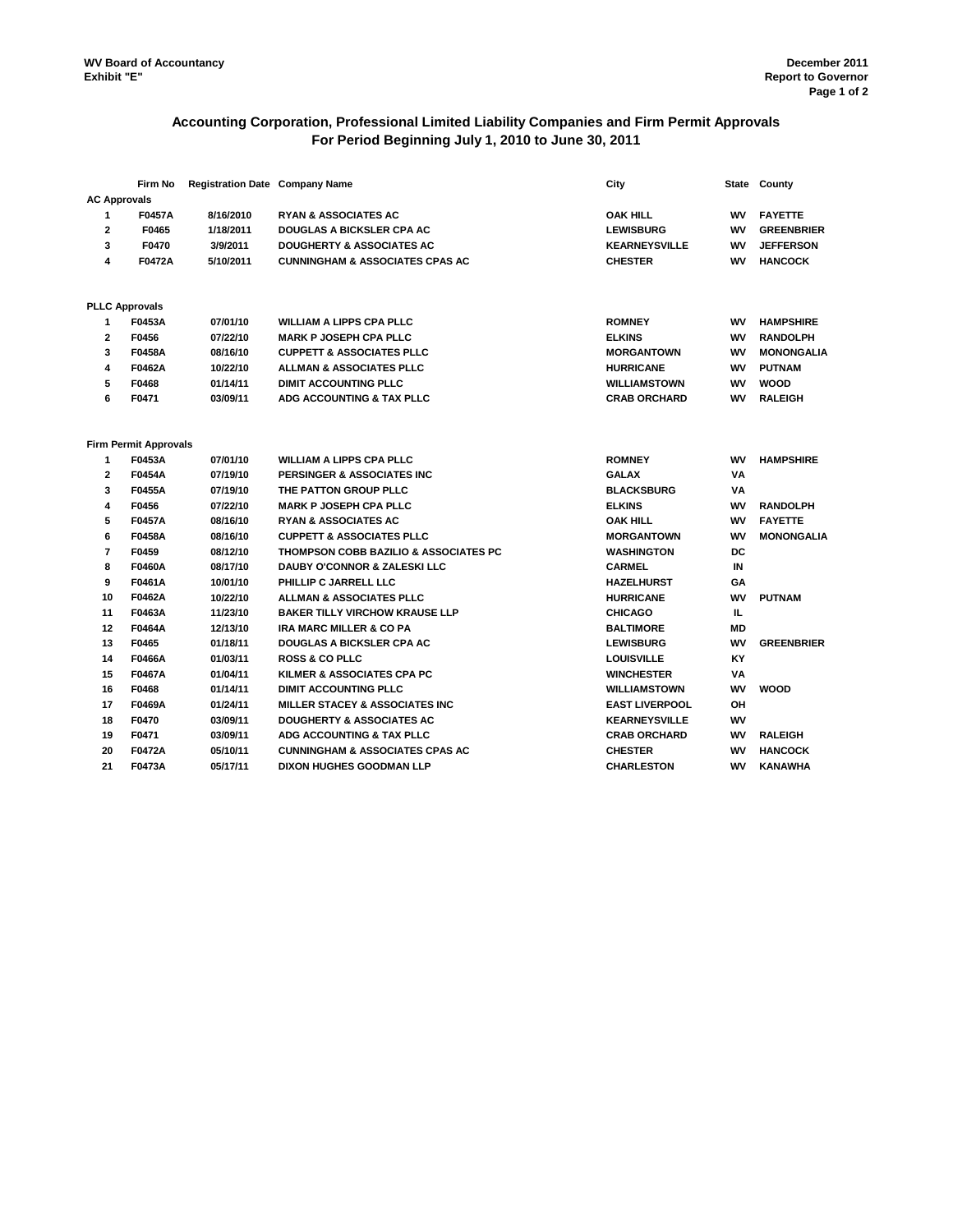### **Accounting Corporation, Professional Limited Liability Companies and Firm Permit Approvals For Period Beginning July 1, 2009 to June 30, 2010**

|                     | Firm No                      | <b>Registration Date Company Name</b> |                                                    | City                     |           | State County      |
|---------------------|------------------------------|---------------------------------------|----------------------------------------------------|--------------------------|-----------|-------------------|
| <b>AC Approvals</b> |                              |                                       |                                                    |                          |           |                   |
|                     |                              |                                       | <b>NONE</b>                                        |                          |           |                   |
|                     | <b>PLLC Approvals</b>        |                                       |                                                    |                          |           |                   |
| 1                   | F0443A                       | 08/07/09                              | <b>DUNN COOPER ADKINS &amp; REYNOLDS CPAS PLLC</b> | <b>HUNTINGTON</b>        | <b>WV</b> | <b>CABELL</b>     |
| 2                   | F0447A                       | 10/07/09                              | <b>DORINDA KISNER CPA PLLC</b>                     | <b>TERRA ALTA</b>        | wv        | <b>PRESTON</b>    |
| 3                   | F0448                        | 10/07/09                              | <b>CHICARELLI &amp; ASSOCIATES PLLC</b>            | <b>MORGANTOWN</b>        | wv        | <b>MONONGALIA</b> |
| 4                   | F0450                        | 12/18/09                              | <b>CHRISTINE D STURTEVANT CPA PLLC</b>             | <b>BRISTOL</b>           | wv        | <b>HARRISON</b>   |
|                     | <b>Firm Permit Approvals</b> |                                       |                                                    |                          |           |                   |
| 1                   | F0439A                       | 07/01/09                              | <b>FEDISHEN ORAVEC &amp; ASSOCIATES INC</b>        | <b>HARRISON CITY</b>     | <b>PA</b> |                   |
| 2                   | <b>F0440A</b>                | 07/01/09                              | <b>McMANUS DOSEN &amp; CO</b>                      | <b>MIDDLEBURG</b>        | OH        |                   |
| 3                   | F0441A                       | 07/01/09                              | <b>BOAL &amp; ASSOCIATES PC</b>                    | <b>OAKLAND</b>           | MD        |                   |
| 4                   | F0442A                       | 07/13/09                              | <b>REINSEL KUNTZ LESHER LLP</b>                    | <b>WYOMISSING</b>        | PA        |                   |
| 5                   | F0443A                       | 08/07/09                              | DUNN COOPER ADKINS & REYNOLDS CPAs PLLC            | <b>HUNTINGTON</b>        | <b>WV</b> | <b>CABELL</b>     |
| 6                   | F0444A                       | 08/17/09                              | <b>MALONEY &amp; NOVOTNY LLC</b>                   | <b>CLEVELAND</b>         | OH        |                   |
| 7                   | <b>F0445A</b>                | 08/26/09                              | <b>BURDICK &amp; ASSOCIATES PC</b>                 | <b>GREENWOOD VILLAGE</b> | CO        |                   |
| 8                   | <b>F0446A</b>                | 09/21/09                              | <b>FENTRESS &amp; BARNES LLC</b>                   | <b>COLUMBUS</b>          | OH        |                   |
| 9                   | <b>F0447A</b>                | 10/07/09                              | <b>DORINDA KISNER CPA PLLC</b>                     | <b>TERRA ALTA</b>        | <b>WV</b> | <b>PRESTON</b>    |
| 10                  | F0448                        | 10/07/09                              | <b>CHICARELLI &amp; ASSOCIATES PLLC</b>            | <b>MORGANTOWN</b>        | <b>WV</b> | <b>MONONGALIA</b> |
| 11                  | F0449A                       | 12/01/09                              | <b>McLEOD &amp; CO</b>                             | <b>ROANOKE</b>           | VA        |                   |
| 12                  | F0450                        | 12/18/09                              | CHRISTINE D STURTEVANT CPA PLLC                    | <b>BRISTOL</b>           | <b>WV</b> | <b>HARRISON</b>   |
| 13                  | F0451A                       | 03/05/10                              | <b>CAUSEY DEMGEN &amp; MOORE INC</b>               | <b>DENVER</b>            | CO        |                   |
| 14                  | F0452A                       | 03/15/10                              | <b>CLOYD &amp; ASSOCIATES PSC</b>                  | <b>CORBIN</b>            | KY        |                   |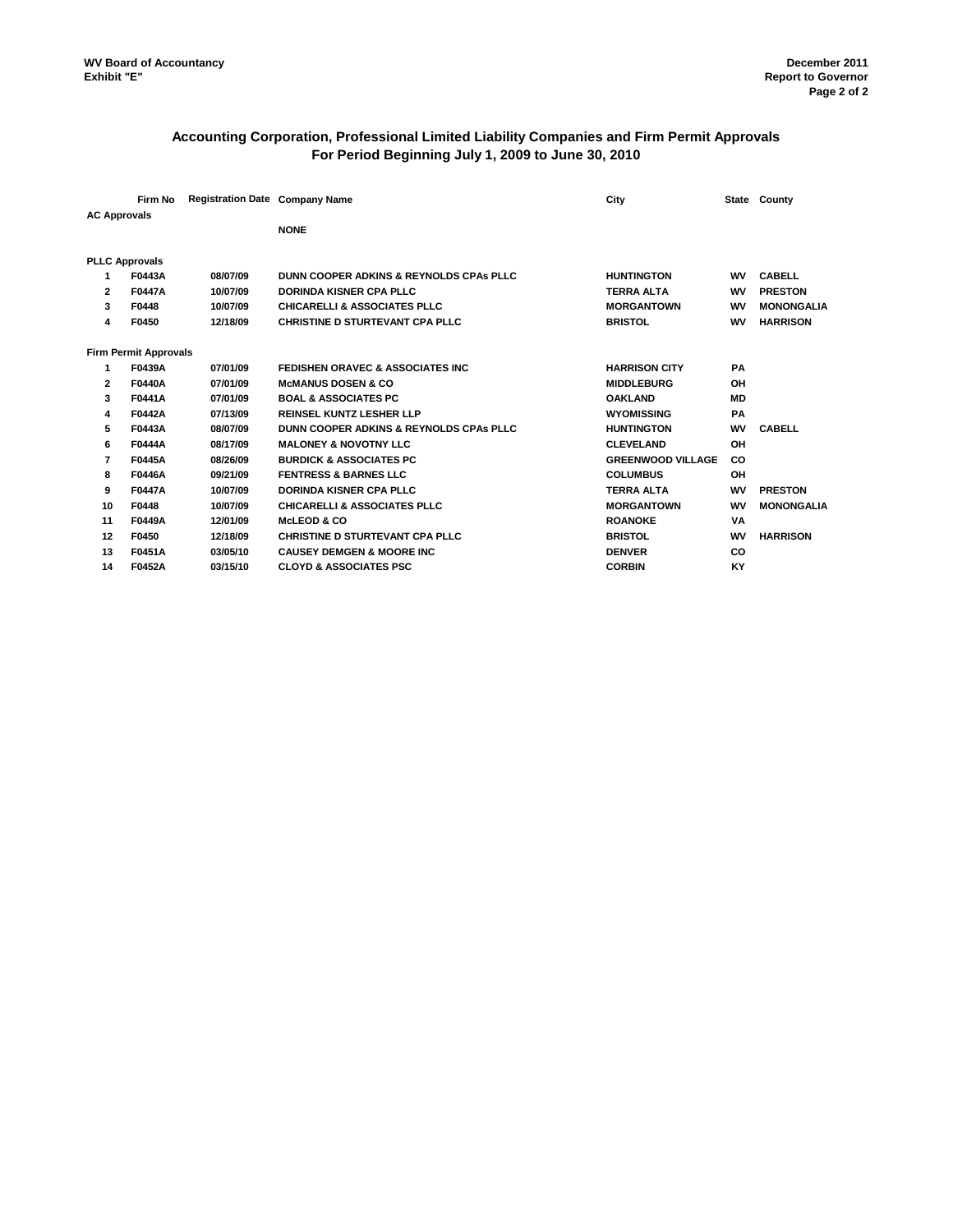## **Firm and Individual Practitioner Authorizations Approved For Period Beginning July 1, 2010 to June 30, 2011**

#### **Firm Authorization Approvals**

| 1            | Firm No.          | <b>Approval Date</b>                      | <b>Firm Name</b>                           | City                    | <b>State</b> | County            |
|--------------|-------------------|-------------------------------------------|--------------------------------------------|-------------------------|--------------|-------------------|
| $\mathbf{2}$ | F0453A            | 07/01/10                                  | <b>WILLIAM A LIPPS CPA PLLC</b>            | <b>ROMNEY</b>           | WV           | <b>HAMPSHIRE</b>  |
| 3            | F0454A            | 07/19/10                                  | PERSINGER & ASSOCIATES INC                 | <b>GALAX</b>            | VA           |                   |
| 4            | <b>F0455A</b>     | 07/19/10                                  | THE PATTON GROUP PLLC                      | <b>BLACKSBURG</b>       | VA           |                   |
| 5            | <b>F0457A</b>     | 08/16/10                                  | <b>RYAN &amp; ASSOCIATES AC</b>            | <b>OAK HILL</b>         | <b>WV</b>    | <b>FAYETTE</b>    |
| 6            | <b>F0458A</b>     | 08/16/10                                  | <b>CUPPETT &amp; ASSOCIATES PLLC</b>       | <b>MORGANTOWN</b>       | <b>WV</b>    | <b>MONONGALIA</b> |
| 7            | <b>F0460A</b>     | 08/17/10                                  | <b>DAUBY O'CONNOR &amp; ZALESKI LLC</b>    | <b>CARMEL</b>           | IN           |                   |
| 8            | F0461A            | 10/01/10                                  | PHILLIP C JARRELL LLC                      | <b>HAZELHURST</b>       | GΑ           |                   |
| 9            | F0462A            | 10/22/10                                  | <b>ALLMAN &amp; ASSOCIATES PLLC</b>        | <b>HURRICANE</b>        | <b>WV</b>    | <b>PUTNAM</b>     |
| 10           | F0463A            | 11/23/10                                  | <b>BAKER TILLY VIRCHOW KRAUSE LLP</b>      | <b>CHICAGO</b>          | IL.          |                   |
| 11           | F0464A            | 12/13/10                                  | <b>IRA MARC MILLER &amp; CO PA</b>         | <b>BALTIMORE</b>        | <b>MD</b>    |                   |
| $12 \,$      | F0466A            | 01/03/11                                  | <b>ROSS &amp; CO PLLC</b>                  | <b>LOUISVILLE</b>       | <b>KY</b>    |                   |
| 13           | F0467A            | 01/04/11                                  | KILMER & ASSOCIATES CPA PC                 | <b>WINCHESTER</b>       | VA           |                   |
| 14           | F0469A            | 01/24/11                                  | <b>MILLER STACEY &amp; ASSOCIATES INC</b>  | <b>EAST LIVERPOOL</b>   | <b>OH</b>    |                   |
| 15           | <b>F0472A</b>     | 05/10/11                                  | <b>CUNNINGHAM &amp; ASSOCIATES CPAS AC</b> | <b>CHESTER</b>          | <b>WV</b>    | <b>HANCOCK</b>    |
| 16           | F0473A            | 05/17/11                                  | <b>DIXON HUGHES GOODMAN LLP</b>            | <b>CHARLESTON</b>       | <b>WV</b>    | <b>KANAWHA</b>    |
|              |                   | <b>Individual Authorization Approvals</b> |                                            |                         |              |                   |
|              | <b>License No</b> | <b>Approval Date</b>                      |                                            | City                    | <b>State</b> | County            |
| 1            | WV004567          | 07/01/10                                  | <b>KEVIN PATRICK ROCK</b>                  | <b>FAYETTEVILLE</b>     | wv           | <b>FAYETTE</b>    |
| $\mathbf{2}$ | WV004736          | 07/01/10                                  | <b>BRIAN ANDREW MESSER</b>                 | <b>CHARLESTON</b>       | wv           | <b>KANAWHA</b>    |
| 3            | WV004373          | 10/29/10                                  | KATHRYN M. GODDARD                         | <b>NEW MARTINSVILLE</b> | <b>WV</b>    | <b>WETZEL</b>     |
| 4            | WV004396          | 01/02/11                                  | <b>MICHELE RAE DAVIS</b>                   | <b>BEAVER</b>           | <b>WV</b>    | <b>RALEIGH</b>    |
| 5            | WV003232          | 01/03/11                                  | <b>BARRY LYNN SHAULIS</b>                  | <b>PARKERSBURG</b>      | <b>WV</b>    | <b>WOOD</b>       |
| 6            | WV003324          | 01/26/11                                  | <b>MELINDA S. TESTERMAN</b>                | <b>BLUEFIELD</b>        | <b>WV</b>    | <b>MERCER</b>     |
| 7            | WV001622          | 03/16/11                                  | <b>DANIEL R. BARNETT</b>                   | <b>ST ALBANS</b>        | wv           | <b>KANAWHA</b>    |
| 8            | WV004296          | 04/12/11                                  | <b>STEPHEN P. GLASER</b>                   | <b>ST ALBANS</b>        | <b>WV</b>    | <b>KANAWHA</b>    |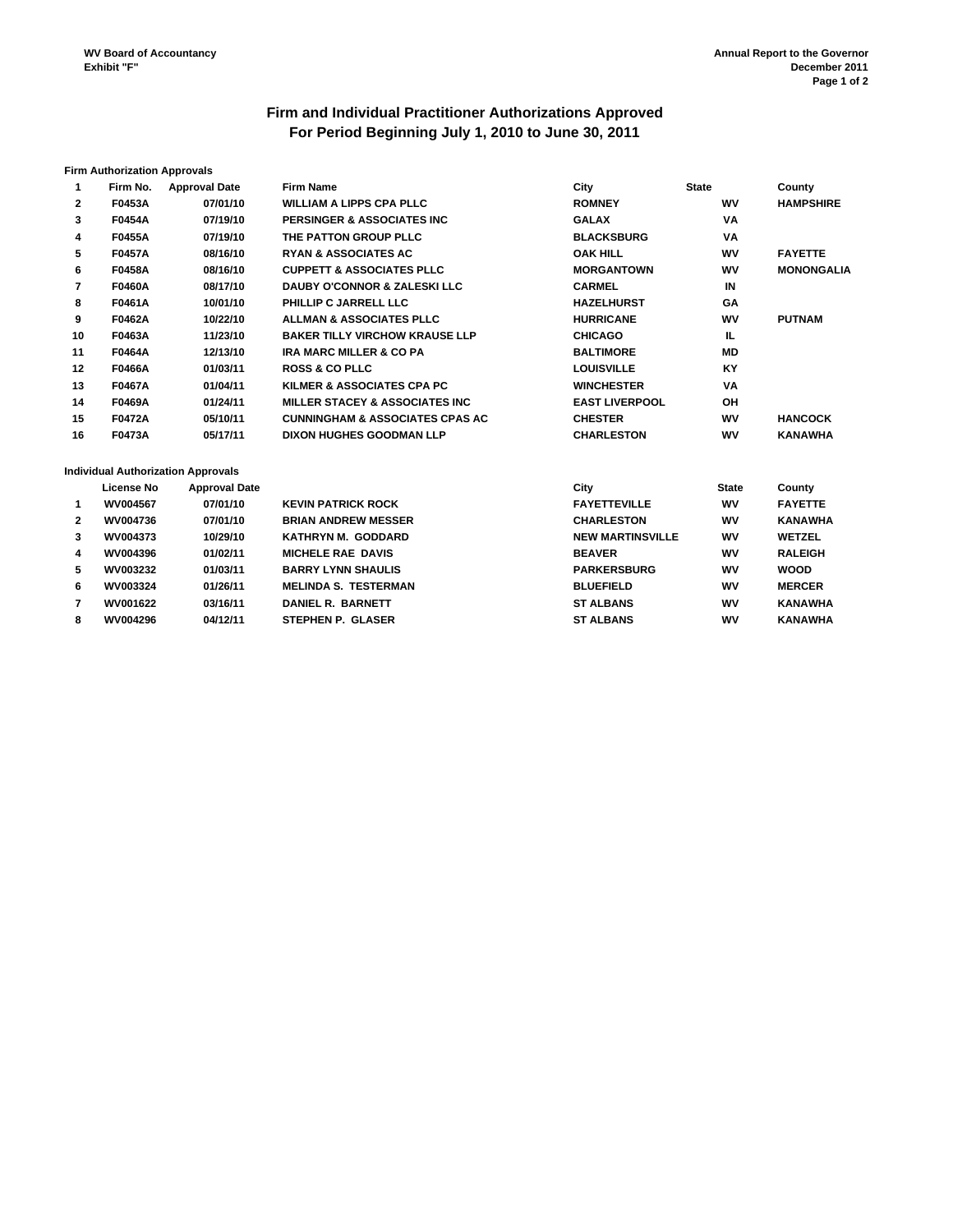## **Firm and Individual Practitioner Authorizations Approved For Period Beginning July 1, 2009 to June 30, 2010**

#### **Firm Authorizations Approvals**

|              | Firm No.      | <b>Approval Date</b>                           | <b>Firm Name</b>                                   | City                    | <b>State</b> | County            |
|--------------|---------------|------------------------------------------------|----------------------------------------------------|-------------------------|--------------|-------------------|
| 1            | <b>F0426A</b> | 07/01/09                                       | <b>RECTOR &amp; REEDER PC</b>                      | <b>LAWRENCEVILLE</b>    | GΑ           |                   |
| $\mathbf{2}$ | <b>F0439A</b> | 07/01/09                                       | <b>FEDISHEN ORAVEC &amp; ASSOCIATES INC.</b>       | <b>HARRISON CITY</b>    | РA           |                   |
| 3            | <b>F0440A</b> | 07/01/09                                       | <b>MCMANUS DOSEN &amp; CO</b>                      | <b>MIDDLEBURG</b>       | <b>OH</b>    |                   |
| 4            | F0441A        | 07/01/09                                       | <b>BOAL &amp; ASSOCIATES PC</b>                    | <b>OAKLAND</b>          | <b>MD</b>    |                   |
| 5            | <b>F0442A</b> | 07/13/09                                       | <b>REINSEL KUNTZ LESHER LLP</b>                    | <b>WYOMISSING</b>       | PA           |                   |
| 6            | F0443A        | 08/07/09                                       | <b>DUNN COOPER ADKINS &amp; REYNOLDS CPAS PLLC</b> | <b>HUNTINGTON</b>       | <b>WV</b>    | <b>CABELL</b>     |
| 7            | <b>F0444A</b> | 08/17/09                                       | <b>MALONEY &amp; NOVOTNY LLC</b>                   | <b>CLEVELAND</b>        | ΟH           |                   |
| 8            | <b>F0445A</b> | 08/26/09                                       | <b>BURDICK &amp; ASSOCIATES PC</b>                 | <b>GREENWOOD VILLAC</b> | CO.          |                   |
| 9            | <b>F0446A</b> | 09/21/09                                       | <b>FENTRESS &amp; BARNES LLC</b>                   | <b>COLUMBUS</b>         | ΟH           |                   |
| 10           | <b>F0447A</b> | 10/07/09                                       | <b>DORINDA KISNER CPA PLLC</b>                     | <b>TERRA ALTA</b>       | <b>WV</b>    | <b>PRESTON</b>    |
| 11           | <b>F0448A</b> | 10/07/09                                       | <b>CHICARELLI &amp; ASSOCIATES PLLC</b>            | <b>MORGANTOWN</b>       | <b>WV</b>    | <b>MONONGALIA</b> |
| 12           | <b>F0449A</b> | 12/01/09                                       | <b>McLEOD &amp; CO</b>                             | <b>ROANOKE</b>          | VA           |                   |
| 13           | <b>F0451A</b> | 03/05/10                                       | <b>CAUSEY DEMGEN &amp; MOORE INC.</b>              | <b>DENVER</b>           | CO.          |                   |
| 14           | F0452A        | 03/15/10                                       | <b>CLOYD &amp; ASSOCIATES PSC</b>                  | <b>CORBIN</b>           | KY           |                   |
|              |               | Individual Practitioner Authorization Aprovals |                                                    |                         |              |                   |
|              | License No    | <b>Approval Date</b>                           |                                                    | City                    | <b>State</b> | County            |

|                | License no      | <b>Approval Date</b> |                             | υw                      | olale     | vounty            |
|----------------|-----------------|----------------------|-----------------------------|-------------------------|-----------|-------------------|
| $\mathbf{1}$   | WV001230        | 01/14/10             | <b>MICHAEL G. DAUGHERTY</b> | <b>WILLIAMSTOWN</b>     | wv        | <b>WOOD</b>       |
| $\overline{2}$ | WV001573        | 07/01/09             | <b>BONNIE M. PARSONS</b>    | <b>HUNTINGTON</b>       | <b>WV</b> | <b>CABELL</b>     |
| 3              | <b>WV001454</b> | 07/01/09             | <b>ROSALIE E. THOMAS</b>    | <b>MOOREFIELD</b>       | WV        | <b>HARDY</b>      |
| 4              | WV003905        | 07/01/09             | <b>TAMMY RENE DALTON</b>    | <b>MORGANTOWN</b>       | <b>WV</b> | <b>MONONGALIA</b> |
| 5.             | <b>WV004373</b> | 10/29/10             | <b>KATHRYN M. GODDARD</b>   | <b>NEW MARTINSVILLE</b> | <b>WV</b> | <b>WETZEL</b>     |
| 6              | WV004567        | 07/01/10             | <b>KEVIN PATRICK ROCK</b>   | <b>FAYETTEVILLE</b>     | <b>WV</b> | <b>FAYETTE</b>    |
| 7              | <b>WV004736</b> | 07/01/10             | <b>BRIAN ANDREW MESSER</b>  | <b>SO CHARLESTON</b>    | wv        | <b>KANAWHA</b>    |
| 8              | NR001216        | 01/29/10             | <b>VIVIAN M. SPRATT</b>     | <b>ALIQUIPPA</b>        | <b>PA</b> |                   |
|                |                 |                      |                             |                         |           |                   |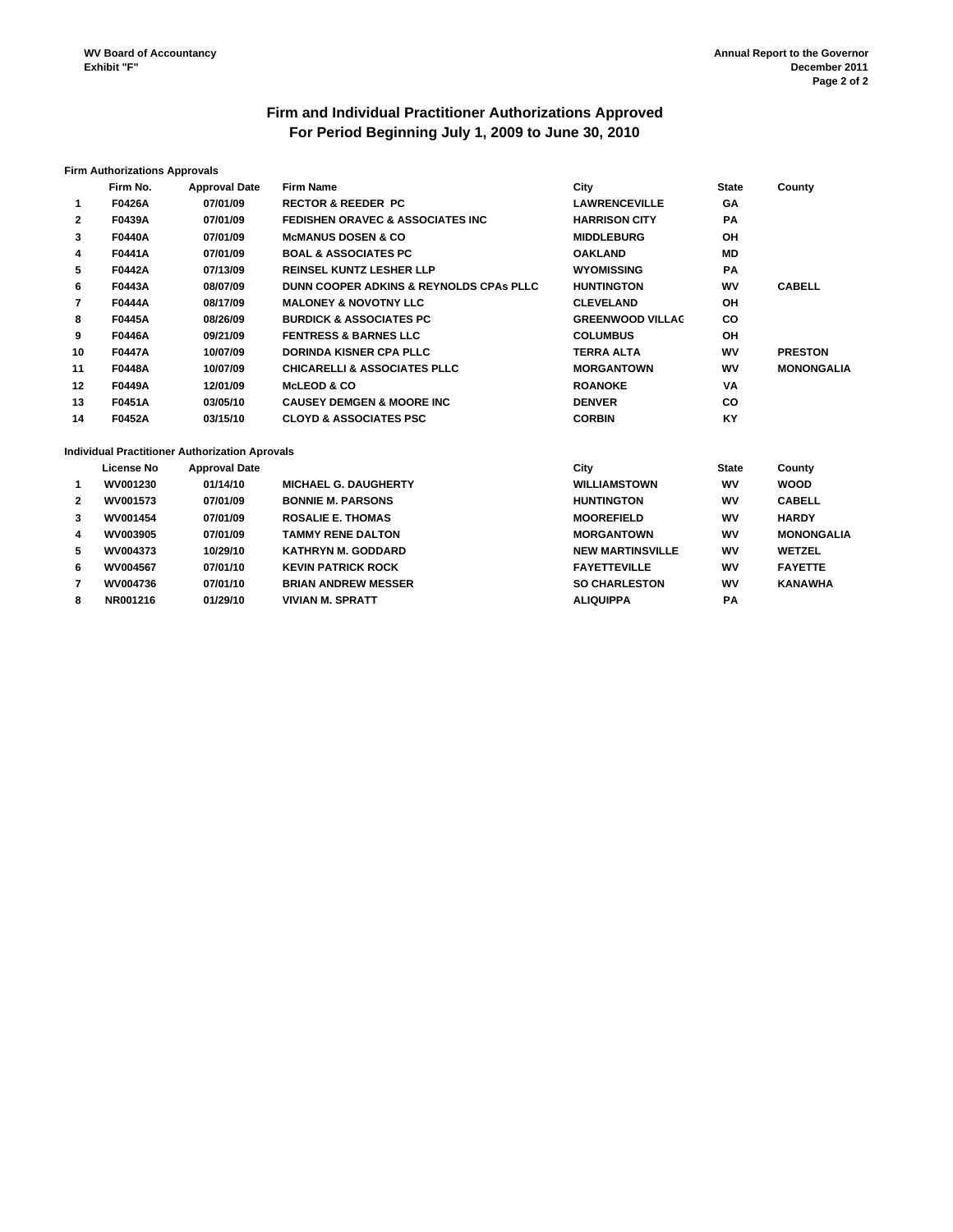## **Number of Licensees by County For Period Beginning July 1, 2010 to June 30, 2011**

|                           | <b>County</b>  | 07/01/2009 to 06/30/2010 | 07/01/2010 to 06/30/2011 |
|---------------------------|----------------|--------------------------|--------------------------|
| $\mathbf{1}$              | Barbour        | 10                       | 10                       |
| $\mathbf 2$               | Berkeley       | 43                       | 44                       |
| $\ensuremath{\mathsf{3}}$ | Boone          | $\mathbf 5$              | $\,6$                    |
| $\overline{\mathbf{4}}$   | <b>Braxton</b> | $\overline{c}$           | $\overline{c}$           |
| $\,$ 5 $\,$               | <b>Brooke</b>  | $\bf 8$                  | $\bf 8$                  |
| $\,6\,$                   | Cabell         | 154                      | 161                      |
| $\overline{7}$            | Calhoun        | $\pmb{0}$                | $\pmb{0}$                |
| $\bf 8$                   | Clay           | $\sqrt{2}$               | $\boldsymbol{2}$         |
| $\boldsymbol{9}$          | Doddridge      | $\mathbf 0$              | $\mathbf 0$              |
| $10$                      | Fayette        | 20                       | 16                       |
| 11                        | Gilmer         | $\overline{\mathbf{4}}$  | $\overline{\mathbf{4}}$  |
| 12                        | Grant          | $\overline{\mathbf{4}}$  | $\mathbf 5$              |
| 13                        | Greenbrier     | 18                       | $20\,$                   |
| $14$                      | Hampshire      | $\,$ 5 $\,$              | $\sqrt{5}$               |
| 15                        | Hancock        | 12                       | 14                       |
| $16\,$                    | Hardy          | $\overline{7}$           | $\overline{7}$           |
| $17\,$                    | Harrison       | 91                       | 95                       |
| $18$                      | Jackson        | 14                       | 12                       |
| 19                        | Jefferson      | 35                       | 33                       |
| $20\,$                    | Kanawha        | 529                      | 537                      |
| 21                        | Lewis          | $\boldsymbol{9}$         | $\boldsymbol{9}$         |
| 22                        | Lincoln        | 6                        | $\,6$                    |
| 23                        | Logan          | $\bf 8$                  | 8                        |
| 24                        | Marion         | 54                       | 56                       |
| 25                        | Marshall       | 6                        | $\,6$                    |
| 26                        | Mason          | $\,$ 8 $\,$              | $\overline{\mathcal{I}}$ |
| $27\,$                    | McDowell       | $\overline{c}$           | $\overline{c}$           |
| 28                        | Mercer         | 55                       | 55                       |
| 29                        | Mineral        | $\,6$                    | $\,6$                    |
| $30\,$                    | Mingo          | $\boldsymbol{9}$         | $10$                     |
| 31                        | Monongalia     | 133                      | 141                      |
| 32                        | Monroe         | $\overline{4}$           | $\overline{\mathbf{4}}$  |
| 33                        | Morgan         | 3                        | $\overline{4}$           |
| 34                        | Nicholas       | 27                       | 29                       |
| 35                        | Ohio           | 96                       | 97                       |
| 36                        | Pendleton      | $\pmb{0}$                | $\pmb{0}$                |
| 37                        | Pleasants      | 1                        | 1                        |
| 38                        | Pocahontas     | $\mathbf{1}$             | 1                        |
| 39                        | Preston        | 19                       | 19                       |
| 40                        | Putnam         | 56                       | 58                       |
| 41                        | Raleigh        | 60                       | 65                       |
| 42                        | Randolph       | 23                       | 23                       |
| 43                        | Ritchie        | $\pmb{0}$                | $\overline{c}$           |
| 44                        | Roane          | $\overline{4}$           | $\overline{\mathbf{4}}$  |
| 45                        | Summers        | $\overline{\mathbf{4}}$  | 3                        |
| 46                        | Taylor         | $\,6$                    | 5                        |
| 47                        | Tucker         | 1                        | 1                        |
| 48                        | Tyler          | 1                        | 1                        |
| 49                        | Upshur         | 18                       | 19                       |